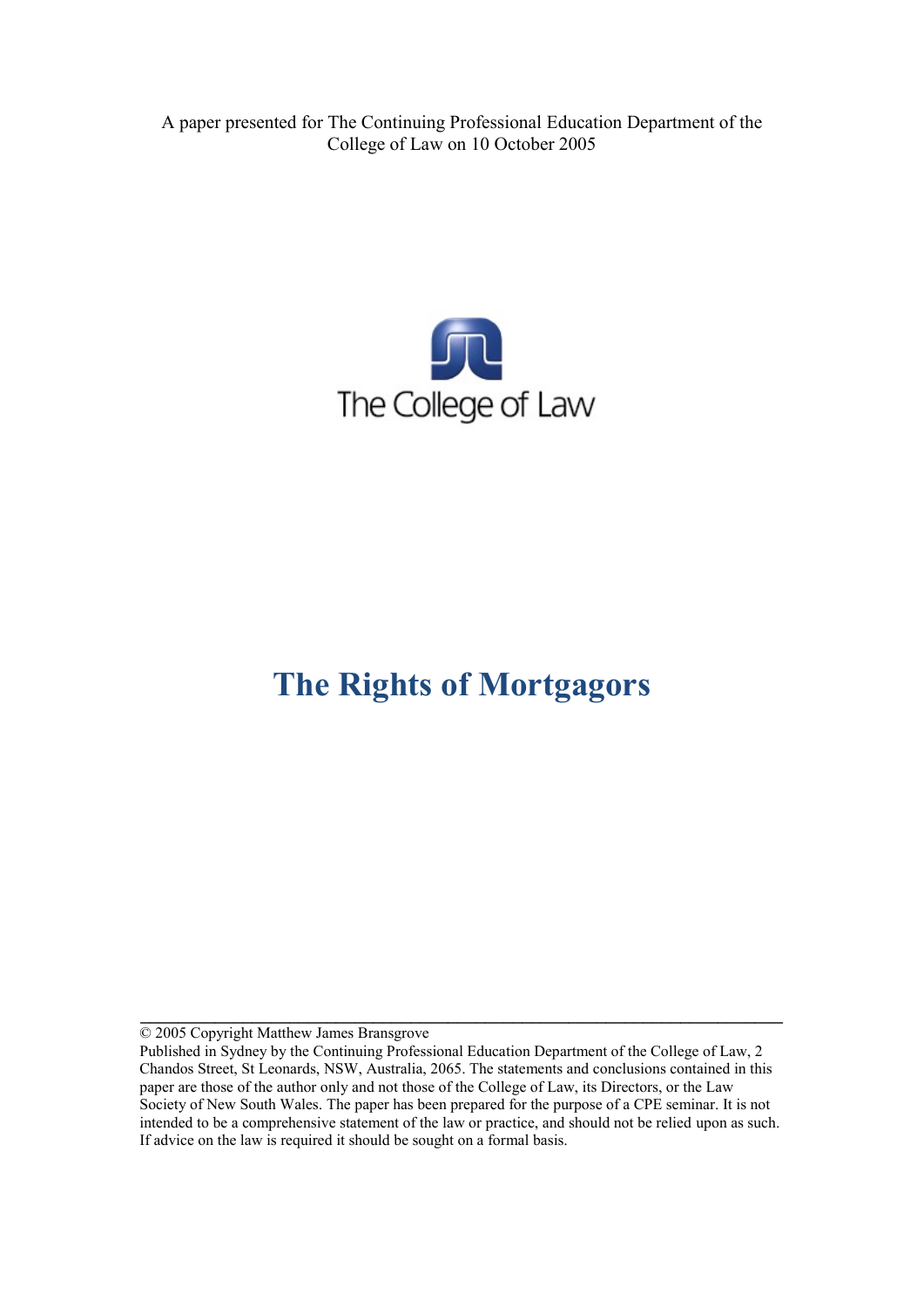# **ABOUT THE PRESENTER**

Matthew Bransgrove holds a Bachelor of Laws and was admitted to the NSW Supreme Court in 1992. He has practised exclusively in the field of mortgage law since 1998.

He is a co-author of the 2008 LexisNexis textbook ['The Essential Guide to Mortgage](http://www.bransgroves.com.au/documents/PDF/Book/OrderForm3LR.pdf) [Law in](http://www.bransgroves.com.au/documents/PDF/Book/OrderForm3LR.pdf) NSW' and the 2013 LexisNexis textbook ['The Essential Guide to Mortgage](http://www.bransgroves.com.au/documents/PDF/Book/EGMLA2ndEdition.pdf) Law in [Australia'.](http://www.bransgroves.com.au/documents/PDF/Book/EGMLA2ndEdition.pdf)

His articles in the NSW Law Society Journal and his textbook have been cited with approval by the NSW Supreme Court. [Chandra v Perpetual Trustees Victoria \[2007\]](http://www.austlii.edu.au/au/cases/nsw/NSWSC/2007/694.html) [NSWSC 694;](http://www.austlii.edu.au/au/cases/nsw/NSWSC/2007/694.html) [Perpetual Trustees Victoria v Kirkbride \[2009\] NSWSC 377;](http://www.austlii.edu.au/au/cases/nsw/NSWSC/2009/377.html) [Bank](http://www.austlii.edu.au/au/cases/nsw/NSWSC/2012/313.html) of [Western Australia v Ellis J Enterprises](http://www.austlii.edu.au/au/cases/nsw/NSWSC/2012/313.html) [2012] NSWSC 313.

He has presented the following papers for the College of Law:

- 1. Enforcement of Mortgages *19 June 2003*
- 2. Indefeasibility of Mortgage Title *17 Nov 2003*
- 3. Mortgage Drafting in NSW *17 Mar 2004*
- 4. Mortgage Priorities *15 June 2004*
- 5. The Rights of Mortgagors *10 Oct 2005*
- 6. The Rights of Mortgagees *10 Nov 2005*
- 7. Mortgagees Power of Sale *23 May 2006*
- 8. Discharge of Mortgage *28 Nov 2006*
- 9. Contracts Review Act Defences to Mortgages *29 May 2007*
- 10. Equitable Defences to Mortgages *18 July 2007*
- 11. Variation, Assignment & Transfer of Mortgages *12 Sept 2007*
- 12. Mortgagor's power to mortgage *13 Nov 2007*
- 13. Regulatory Structure of Managed Investments *23 Feb 2008*\*
- 14. Licensing a Responsible Entity *20 March 2008*\*
- 15. Proportionate Liability in claims against Valuers *29 Oct 2008*\*
- 16. Examinations under the Corporations Act and ASIC Act *5 March 2012*†

\**Presented jointly with Kate Cooper of Bransgroves Lawyers*

† *Co-authored by Lesa Bransgrove of Bransgroves Lawyers*

#### **ACKNOWLEDGEMENT**

The presenter gratefully acknowledge the extensive assistance of Marcus Young of University Chambers in the preparation of this paper. Mr Young specialises in equity and commercial law. He is co-author, with the presenter, of the Lexis Nexis textbooks *The Essential Guide to Mortgage Law in NSW (2008) and The Essential Guide to Mortgage Law in Australia (2013).*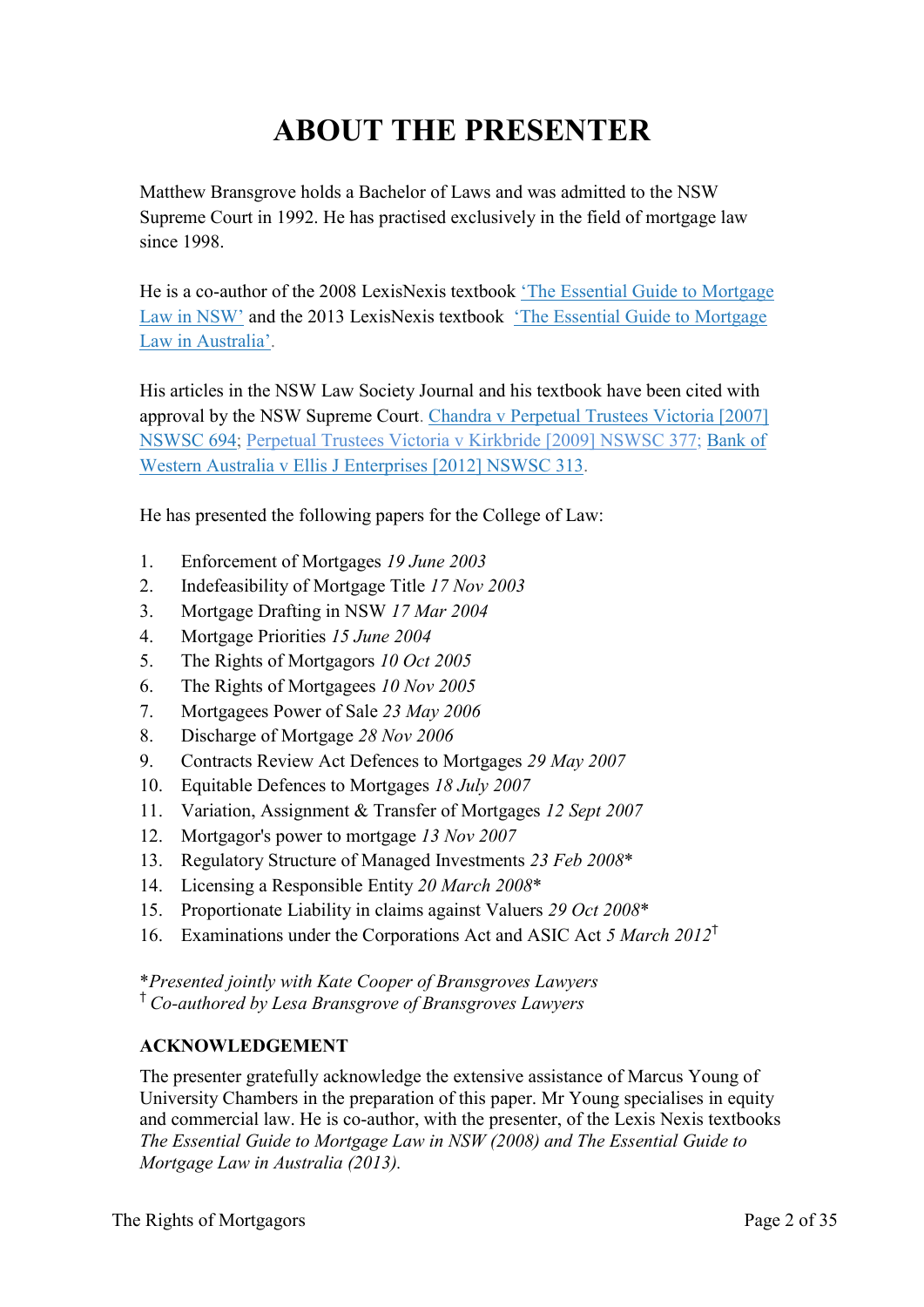#### **TABLE OF CONTENTS**

| A.                                                                                           |  |
|----------------------------------------------------------------------------------------------|--|
| The rights to inspection of documents & production of the Certificate of Title5<br><b>B.</b> |  |
| 1.                                                                                           |  |
| 2.                                                                                           |  |
| 3 <sub>1</sub>                                                                               |  |
|                                                                                              |  |
| 1.                                                                                           |  |
| 2.                                                                                           |  |
| 3.                                                                                           |  |
| The mortgagees remedies for breach of a covenant not to further encumber?7<br>4.             |  |
| D.                                                                                           |  |
| 1.                                                                                           |  |
| 2.                                                                                           |  |
| 3.                                                                                           |  |
| 4.                                                                                           |  |
| 5.                                                                                           |  |
| Specific performance when borrower motivated solely by profit 12<br>6.                       |  |
| Specific performance where there is difficulty in quantifying damages 12<br>7.               |  |
| 8.                                                                                           |  |
| 9.                                                                                           |  |
| 10.                                                                                          |  |
| The right to have the mortgage transferred (instead of discharged)14<br>Е.                   |  |
| 1.                                                                                           |  |
| 2.                                                                                           |  |
| 3.                                                                                           |  |
| 4.                                                                                           |  |
| 5.                                                                                           |  |
| F.                                                                                           |  |
| 1.                                                                                           |  |
| 2.                                                                                           |  |
| 3.                                                                                           |  |
| 4.                                                                                           |  |
| G.                                                                                           |  |
| 1.                                                                                           |  |
| 2.                                                                                           |  |
| 3.                                                                                           |  |
| $\overline{4}$ .                                                                             |  |
| 5.                                                                                           |  |
| 6.                                                                                           |  |
| Н.                                                                                           |  |
| 1.                                                                                           |  |
| 2.                                                                                           |  |
| 3.                                                                                           |  |
| $\overline{4}$ .                                                                             |  |
| 5.                                                                                           |  |
| Damages for late repayment, a clog, penalty or collateral advantage?23<br>6.                 |  |
| 7.                                                                                           |  |
|                                                                                              |  |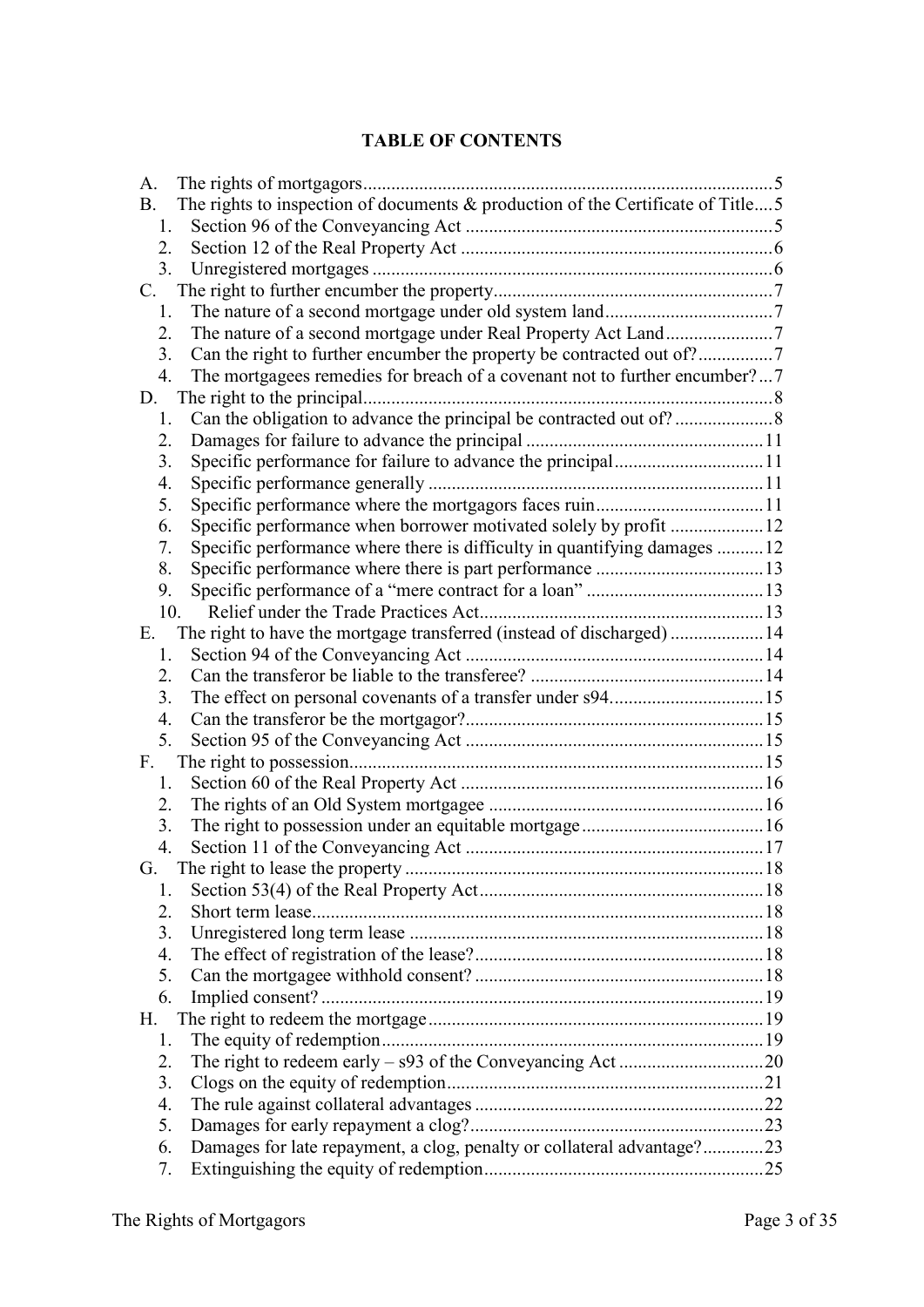|          |                                  | 26                                                                                                                                                      |
|----------|----------------------------------|---------------------------------------------------------------------------------------------------------------------------------------------------------|
| $\Gamma$ |                                  | 26                                                                                                                                                      |
|          |                                  | 26                                                                                                                                                      |
|          |                                  | 26                                                                                                                                                      |
|          |                                  | .27                                                                                                                                                     |
| 4.       |                                  | .27                                                                                                                                                     |
| $J_{-}$  |                                  | .28                                                                                                                                                     |
|          |                                  | 28                                                                                                                                                      |
|          |                                  | 29                                                                                                                                                      |
|          |                                  | .30                                                                                                                                                     |
|          |                                  | 30                                                                                                                                                      |
|          |                                  | 30                                                                                                                                                      |
|          |                                  | .31                                                                                                                                                     |
|          |                                  |                                                                                                                                                         |
|          |                                  | 31                                                                                                                                                      |
|          |                                  | 31                                                                                                                                                      |
|          |                                  | 34                                                                                                                                                      |
|          |                                  | 34                                                                                                                                                      |
|          |                                  | -34                                                                                                                                                     |
|          |                                  | 35                                                                                                                                                      |
|          | K.<br>4.<br>5.<br>6.<br>L.<br>M. | 8.<br>1.<br>2.<br>3.<br>1.<br>2.<br>1.<br>2.<br>3.<br>A power of sale having arisen through service of the notice can be waived31<br>$\mathbf{1}$<br>2. |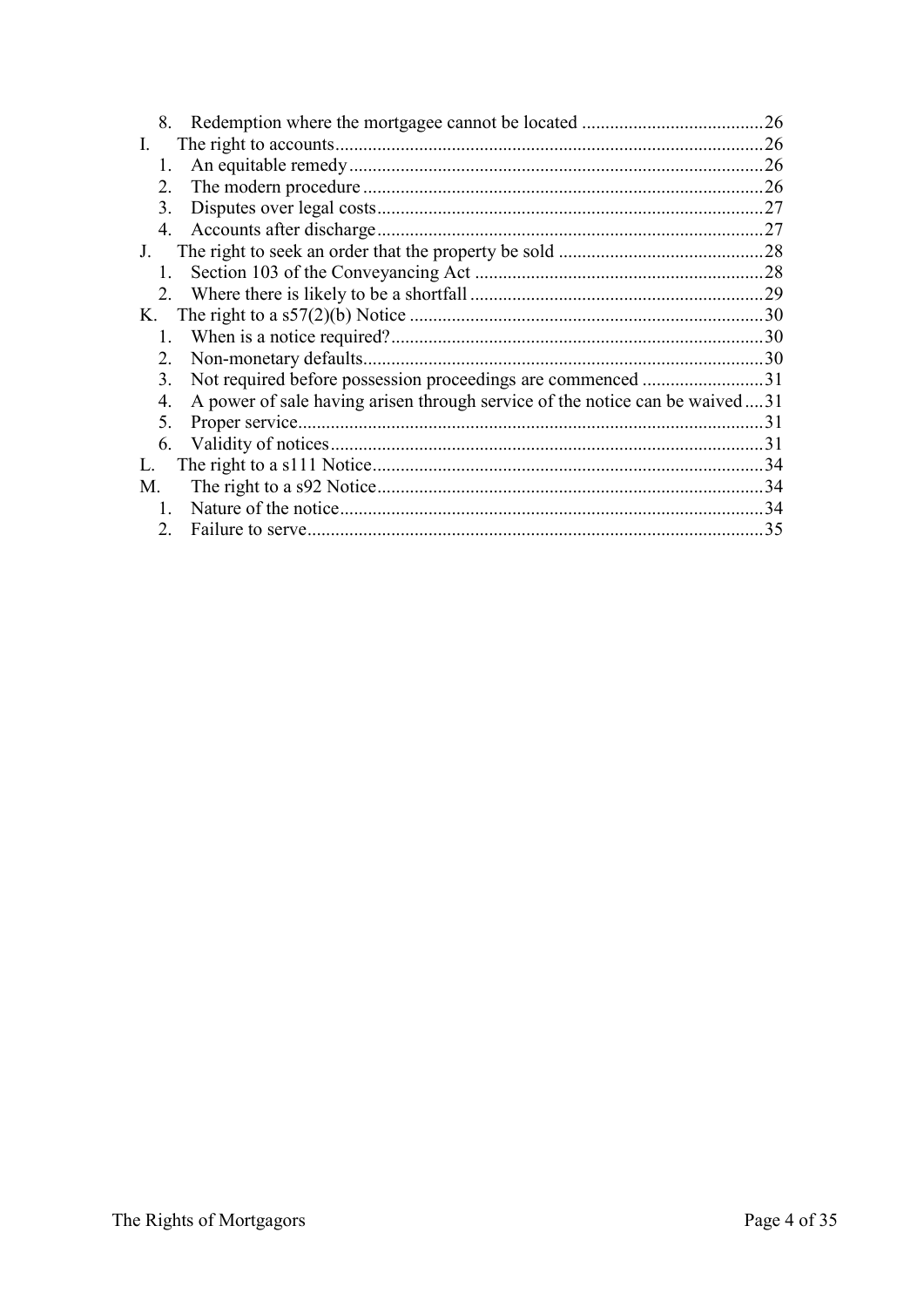# <span id="page-4-0"></span>**A. The rights of mortgagors**

Mortgages are contracts. Being written by the mortgagee they tend to solely concern themselves with endowing the mortgagee with rights. To mitigate this one-sidedness Equity, and more recently the legislature, have created a range of mortgagor's rights, which for the most part cannot be contracted out of.

## <span id="page-4-1"></span>**B. The rights to inspection of documents & production of the Certificate of Title**

The mortgagor's right to inspect documents and have the title produced (in the case of Real Property Act land) is designed to assist the mortgagor to further encumber the security. These rights cannot be excluded but a covenant prohibiting the mortgagor from further encumbering the land is valid and so the rights can be rendered useless.

#### <span id="page-4-2"></span>**1. Section 96 of the Conveyancing Act**

- S 96 states:
	- (1) A mortgagor, as long as the mortgagor's right to redeem subsists, shall by virtue of this Act be entitled from time to time at reasonable times on the mortgagor's request, and at the mortgagor's own cost and on payment of the mortgagee's costs and expenses in this behalf by the mortgagee, the mortgagee's solicitor or licensed conveyancer, to inspect and be supplied with copies or abstracts of, or extracts from, the documents of title or other documents relating to the mortgaged property in the custody or power of the mortgagee.
	- (2) This section applies to mortgages under the Real Property Act 1900, and in such case the mortgagor shall be entitled to have the relevant certificate of title, or other document of title, lodged at the office of the Registrar-General, to allow of the registration of any authorised dealing by the mortgagor with the land, upon the payment of the mortgagor's proper costs and expenses.
	- (3) This section applies only to mortgages made after the commencement of this Act, and shall have effect notwithstanding any stipulation to the contrary.
- S 7 of the Conveyancing Act defines "mortgagor" as follows:

Mortgagor includes any person from time to time deriving title to the equity of redemption under the original mortgagor, or entitled to redeem a mortgage, according to the person's estate, interest, or right in the mortgaged property.

The High Court in *Corin v Patton*<sup>1</sup> noted the importance of the dealing being by the mortgagor and not by some other person. In that case a transferee of the mortgagor's interest seeking to register a transfer failed on a dual basis as (absent registration of the transfer) he was not a person capable of redeeming the mortgage, and hence not a

<sup>-</sup> $<sup>1</sup>$  (1990) 169 CLR 540 at 561</sup>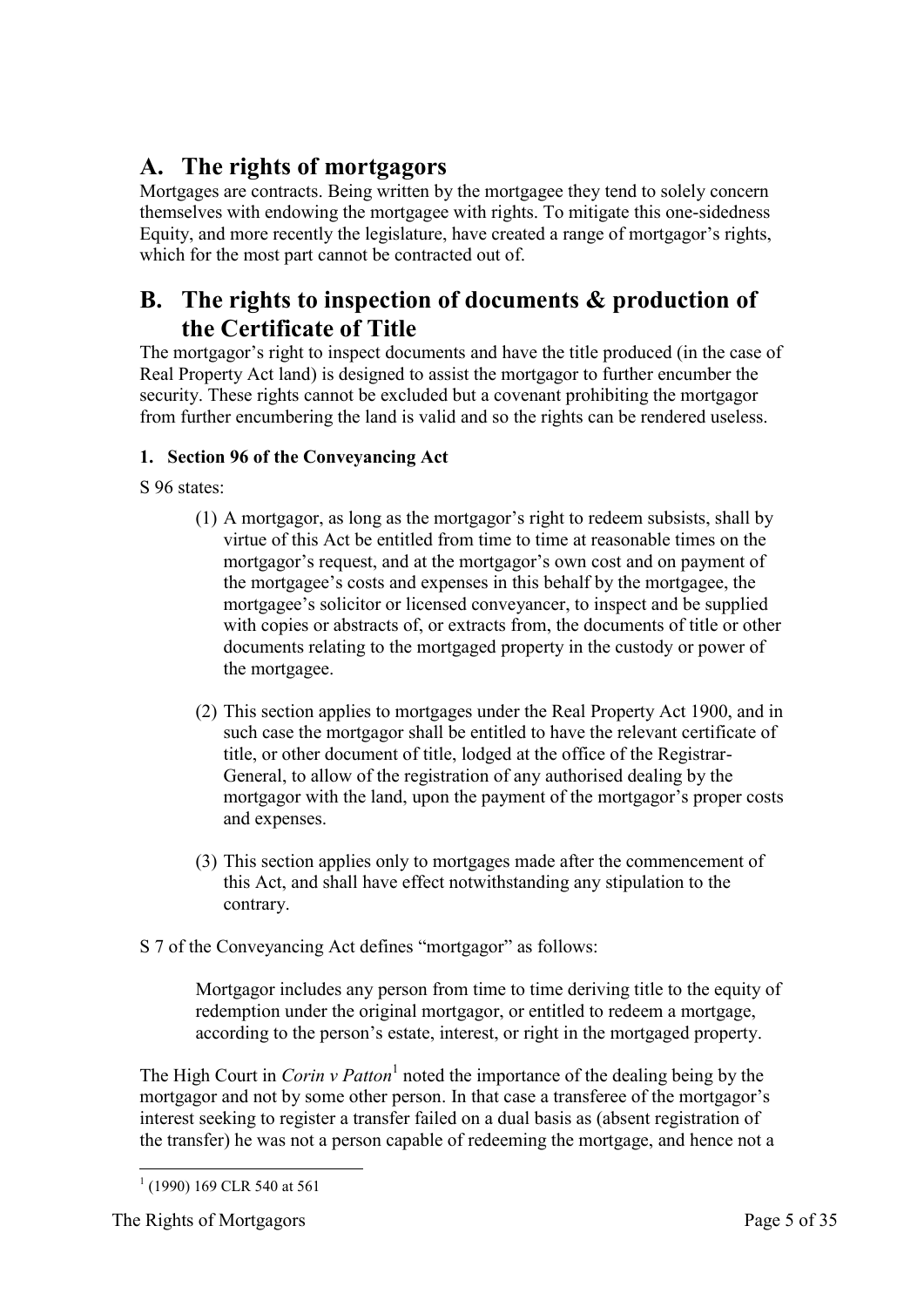"mortgagor", and because the dealing was his own and not "an authorised dealing by the mortgagor".

The expression "authorised dealing" is nowhere defined, but presumably refers to a dealing in the form authorised by the Real Property Act, or in other words a dealing in registrable form.

S 96 thus allows, on the paying of the mortgagee's proper expenses, a mortgagor to inspect the certificate of title of a property, and to require the same to be lodged at the Land Titles Office for the purpose of registering a dealing. As sub-section (3) makes clear, it cannot be contracted out of.

#### <span id="page-5-0"></span>**2. Section 12 of the Real Property Act**

A subsequent unregistered mortgagee is a "mortgagor" within the meaning of the Conveyancing Act: see *Corozo Pty Ltd v Westpac Banking Corp (No 2)*<sup>2</sup>. A second or subsequent mortgagee can therefore write to a first mortgagee and request that the Certificate of Title be produced to allow for the registration of its mortgage. If the first mortgagee refuses (or does not reply to the request for 14 days) an application can be made to the Registrar-General of the LPI to require the production.

Section 12(1)(a) of the Real Property Act provides:

"The Registrar-General may require any person who may have possession or control of an instrument relating to land the subject of a dealing, or relating to the title to any such land, to produce that instrument, and the Registrar-General may retain any such instrument, whether produced pursuant to this paragraph or otherwise, until it is no longer required for action in connection with a dealing lodged with the Registrar-General."

Using this power the Registrar-General will then write to the first mortgagee requiring production. If the first mortgagee refuses or fails to produce the LPI then cancels the current edition, registers the subsequent mortgage and then issues a new edition (showing the registration).

#### <span id="page-5-1"></span>**3. Unregistered mortgages**

Unregistered mortgages are not "mortgages under the Real Property Act" as that act requires mortgages to be registered. Thus although 96(1) applies to require the mortgagee to permit inspection of the Certificate of Title (if held by the mortgagee) and other documents related to the title (including the mortgage), 96(2) has no applicability (being limited to "mortgages under the Real Property Act") so there is no requirement for a mortgagee to lodge the Certificate of Title with the Registrar-General pursuant to a request by the mortgagor if it is held by the mortgagee.

<sup>-</sup> $2$  [1988] 2QdR 481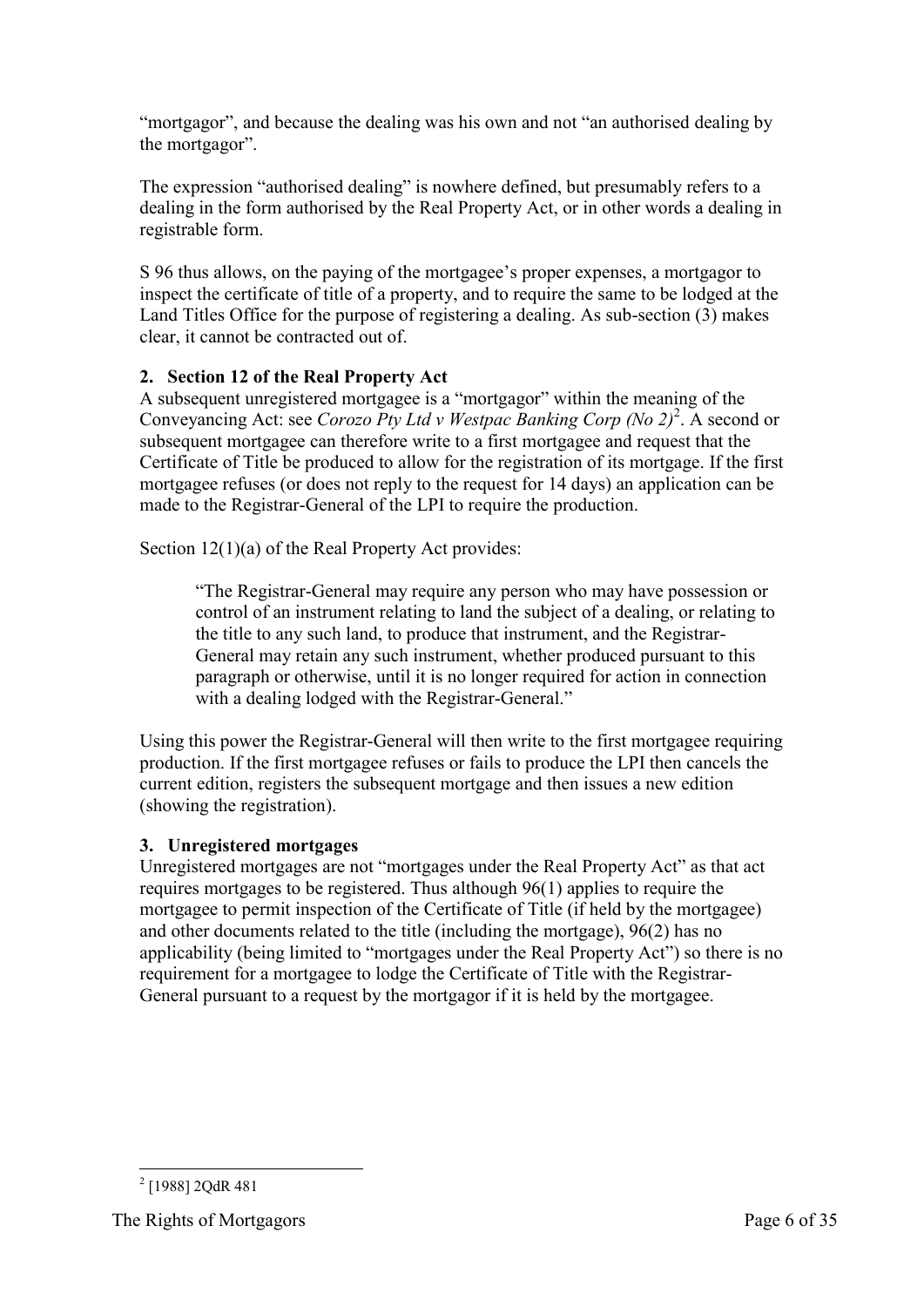# <span id="page-6-0"></span>**C. The right to further encumber the property**

#### <span id="page-6-1"></span>**1. The nature of a second mortgage under old system land**

The interest in the land retained by the mortgagor ie: the equity of redemption, could itself be mortgaged. Thus a second mortgage under the old system was a mortgage of the equity of redemption.

#### <span id="page-6-2"></span>**2. The nature of a second mortgage under Real Property Act Land**

In *Nia v Phuong*<sup>3</sup> Young J noted, in relation to Real Property Act land:

"A registered proprietor of land who grants a mortgage to a mortgagee, even after the mortgage is registered, remains the proprietor of a congerie of legal rights over which prima facie he or she has the power of mortgage or other disposition as with any other proprietary right."

This "congerie of legal rights" includes the equity of redemption but is not strictly limited to that equity, as a mortgagor of Real Property Act land has more extensive rights over the security than is the case of a mortgagor under old system title (under which the mortgagor loses all legal title to the security but only retains the equity of redemption).

In *Quint v Robinson*<sup>4</sup>, Young J determined that the interest of a Real Property Act mortgagor in land did not fall within the definition of "equity of redemption" contained in the Judgement Creditors Remedies Act 1901, as although an "equity of redemption" was possessed by the mortgagor in the sense that the mortgagor had the right to approach a court to compel the mortgagee to discharge the mortgage upon payment out, a Real Property Act mortgagor has a legal interest in the land and not merely an equitable right.

#### <span id="page-6-3"></span>**3. Can the right to further encumber the property be contracted out of?**

Young J stated in *Nia v Phuong*<sup>5</sup>, immediately after the passage quoted above and in reference to the right of a mortgagor to mortgage the "congerie of legal rights" remaining after the previous mortgage:

"It is, of course, competent for the mortgagor to covenant that he or she will not exercise this right, but if such a covenant is made, it by no means follows that the mortgagor is deprived of the capacity to mortgage the land, it may well be that the only remedy the mortgagee has is in damages."

<span id="page-6-4"></span>**4. The mortgagees remedies for breach of a covenant not to further encumber?**  The above statement that the mortgagee has no remedy other than damages, only describes the situation in which the subsequent mortgage has already been registered. His Honour was prepared in *Nia v Phuong* to grant an injunction at the suit of the first mortgagee to prevent the incoming second mortgagee from registering the second mortgage in breach of the stipulation in the first mortgage prohibiting subsequent

 3 (1993) 6 BPR 97440 at 13,142

<sup>4</sup> (1985) 3 NSWLR 398

 $<sup>5</sup>$  (1993) 6 BPR 97440 at 13,142</sup>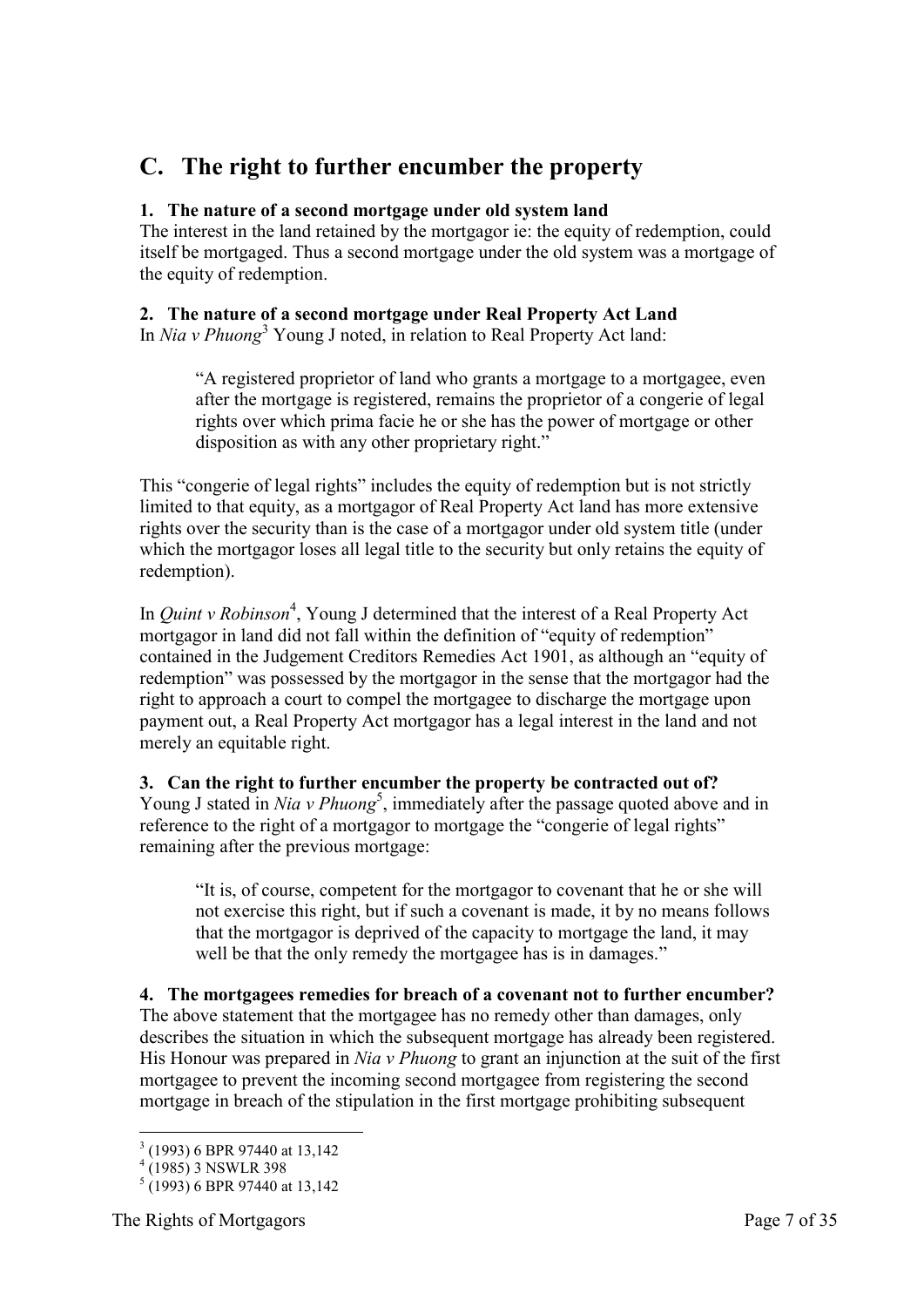mortgages. This injunction was justified by his Honour on a dual basis. Firstly, an incoming second mortgagee is on constructive notice of all interests recorded on title and the terms of those interest, and thus had constructive notice of the prohibitive clause in the first mortgage, his Honour then determining that equity would restrain the prospective second mortgagee from acting in breach of a negative covenant of which he had notice. Secondly, his Honour found that as no registration of the second mortgage could occur without a memorandum signed by the registered proprietor of the land, the proposed second mortgagee was seeking registration of the second mortgage as an agent of the mortgagor, and as such would be caught in any event by any injunction issued against the mortgagor restraining registration.

### <span id="page-7-0"></span>**D. The right to the principal**

The obligation to advance the principal is one of the few positive covenants by the mortgagee necessarily included or implied into a mortgage.

#### <span id="page-7-1"></span>**1. Can the obligation to advance the principal be contracted out of?**

In  $Aziz$  v GIFC Ltd<sup>6</sup> the lender was found to be in breach of a loan for failing to advance monies even though the loan agreement had been drafted so as to attempt to exclude such liability.

Aziz & others entered into a contract to purchase a property on which they intended to construct a retirement village and approached the GFIC for a loan which was to be secured over three separate properties owned by the Aziz & others. Loan approval was offered by the GIFC and accepted by the Aziz. The loan amount approved was for \$1,600,000 consisting of an initial loan of \$570,000 and a construction loan of \$1,300,000 to be drawn down within a nine month period. The loan approval had a "cancellation clause" in the following terms:

"GIFC Limited reserves the rights:

- 1. To amend or withdraw this approval
- 2. To decline to make the loan advance

GIFC Limited will not be obliged to state any reason for acting under this provision."

The GIFC allowed the Aziz to settle the contract for sale of land without security over the remaining two properties as valuations could not be conducted. To affect the loan for the purchase the defendant again sent out a further loan approval in the same form as the earlier approval which was accepted by the plaintiffs. The amount of the initial advance was to be \$470,000.00. The defendant however only advanced \$300,000.00. Correspondence was subsequently sent to the defendant by the plaintiffs' solicitor stating that the plaintiffs would not be proceeding with the balance of the loan (\$170,000).

There followed certain conduct by GIFC appearing to confirm the existence of the construction loan (for \$1,300,000) after which the GIFC informed the plaintiffs that it would not finance the construction project any further.

<sup>-</sup>6 (1988) NSW ConvR 55-427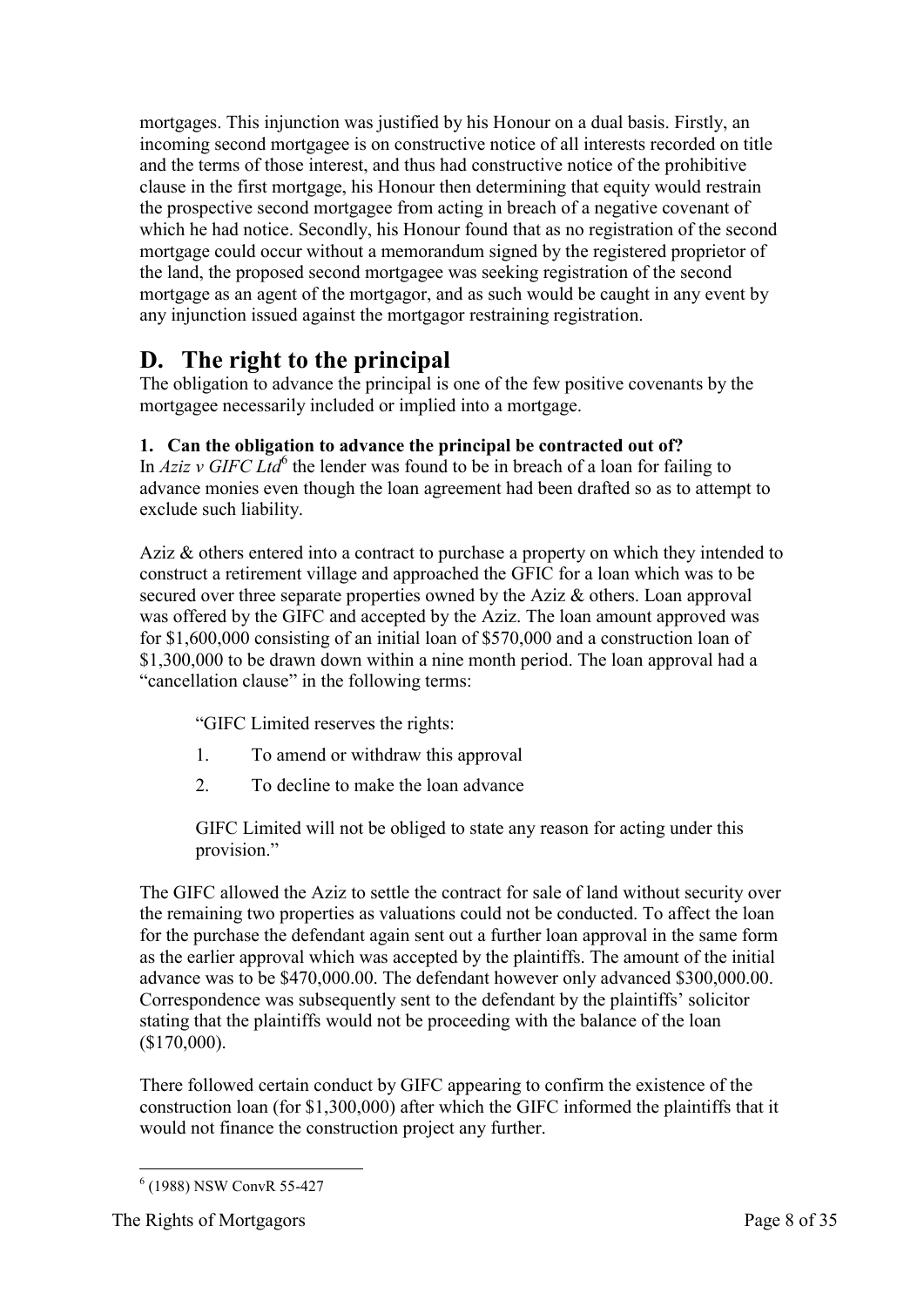Giles J found that GIFC was liable to the plaintiffs for damages for breach of contract in failing to make available the construction loan. His Honour found that the cancellation clause in that form did not give GIFC an entitlement at any time to decline to proceed with the advances to Aziz & others. His Honour concluded:

"As a matter of construction the second limb of the cancellation provision refers to the entirety of the loan, so that whatever effect it might otherwise have does not extend to enabling GIFC to make part of the advance and then to decline to make the balance thereof. Again as a matter of construction by contrast with the second limb the first limb refers to the approval as distinct from the loan and must be limited to the situation when there is no more than an approval from GIFC. Again whatever effect it might otherwise, it does not extend to enabling GIFC to "amend or withdraw" so as to decline to make the balance of the loan when it has already made part thereof. It follows that the cancellation provision does not have the effect, in the present circumstances, of giving to GIFC an option or discretion to refuse performance.<sup>7</sup>

In another case there was a different result. In *Murphy v Zamonex Pty Ltd<sup>8</sup>* (also heard by Giles J), a loan facility for a major property development was documented in a deed of loan, a guarantee and a mortgage. The loan facility available was an initial advance of \$2,400,000 with further advances in accordance with the terms of a letter of commitment from the trustee of a mortgage trust.

Three progress payments were made and then the borrowers were informed that no further funds were available and no further payments were made. The lenders argued that the provisions of the loan facility as a whole gave it an entitlement to provide the "further advances" at its absolute discretion. The borrowers submitted that the refusal to make further payments under the facility amounted to a breach of contract. His Honour found for the lenders on this issue.

In order to have a proper understanding of Giles J's judgment and compare his decision to *Aziz* it is necessary to examine the relevant clauses in the loan facility. The "commitment letter" sent to the borrower contained the following passage:

> "Progress Payments: In the event that the mortgage loan is to be advanced progressively, such 'progress payments' as may be required shall be made at the Trustee's discretion."

> > (Underline added)

The deed of loan provided that the trustee agreed to make a loan available "up to the Facility Limit" and:

> "The facility shall be provided to the borrower by way of an initial advance upon settlement in the amount of two million four hundred thousand dollars (\$2,400,000) to be secured by the secured property…

<sup>-</sup> $7$  at 57,880

<sup>8</sup> (1993) 31 NSWLR 439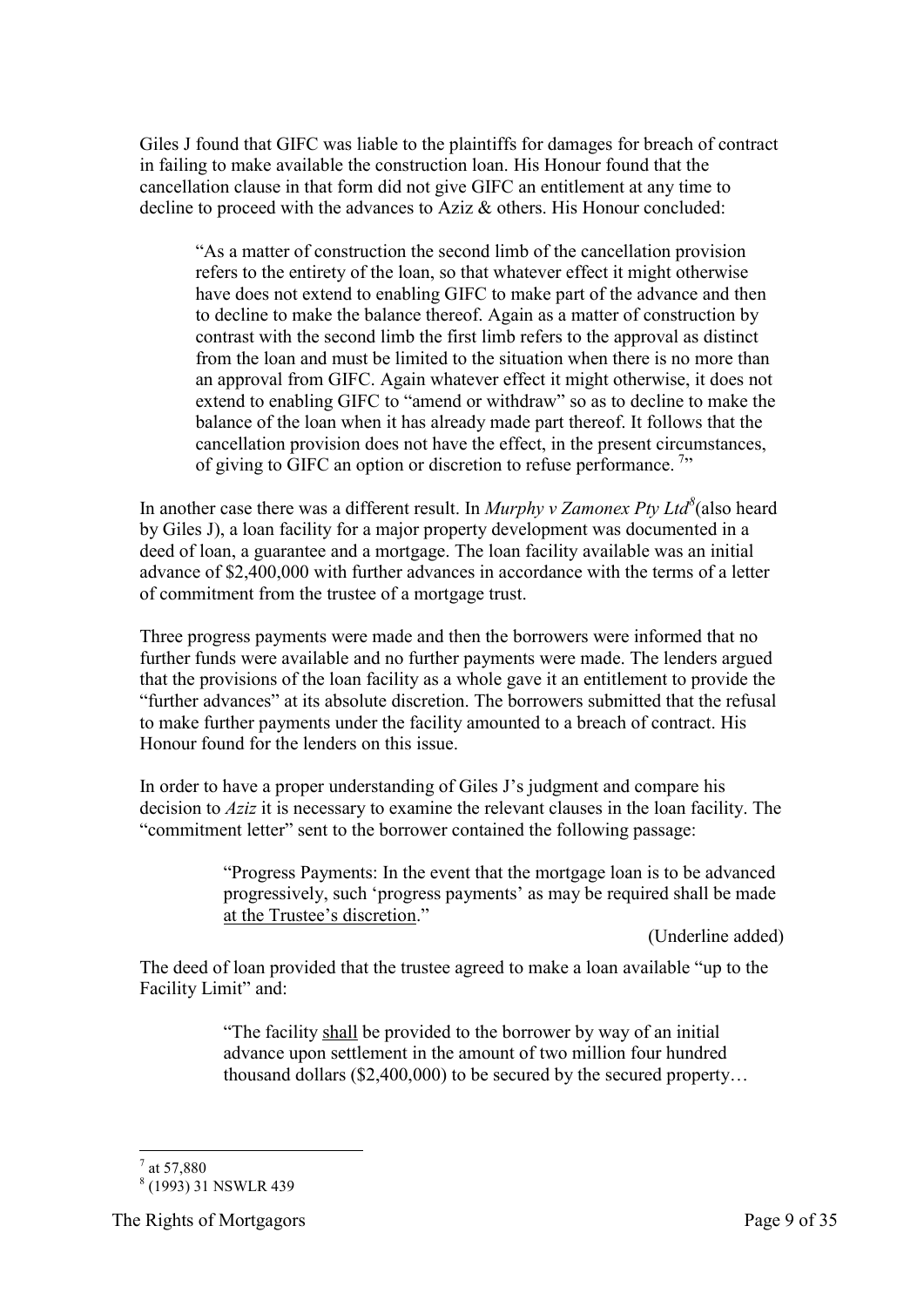The borrower may request and the lender may make further advances up to the amount of the facility limit in accordance with the terms of approval of the facility contained in the letter of offer …"

(Underline added)

The mortgage contained inter alia the following covenant:

"The Mortgagor hereby acknowledges that the balance of the principal sum shall remain in control of the Mortgagee and shall be paid and advanced to the Mortgagor by instalments of such amount and at such times as the Mortgagee shall at it's sole discretion determine for or on account of building and development works on the mortgaged property." (Underline added)

There was an additional typed covenant in the following terms:

"The advance by the Mortgagee of any further funds pursuant to the facility secured by this Mortgage beyond the initial advance referred to in Item 5 of the Schedule hereto will be at the absolute discretion of the Mortgagee…"

(Underline added)

#### Giles J stated $\degree$ :

"[The lender's] stated obligation was (relevantly) to provide an amount "up to" the facility limit. The initial advance (in relation to which the word "shall" stood in contrast with further advances (in relation to which the word "may" was used, and the provision by which the making of further advances included a discretion referred in the commitment letter and the mortgage. They were in most ample terms."

He concluded:

"It seems to me that the typed additional covenants of the mortgage and the terms of the deed of loan and the commitment letter, are dominant in ascertaining the intention of the parties. There was a discretion and it was absolute."

#### Comparing *Murphy* and *Aziz*

Although Giles J reached opposing conclusions in *Murphy* and *Aziz*, each case turned on the proper construction of the clauses within the respective loan documents. In *Murphy* the material comprising the loan facility made specific and separate provision for the mortgagee's entitlements in relation to continuing "progress payments" made after the initial advance, and made it clear that such further payments were entirely discretionary.

Conversely the second limb of the "cancellation clause" in *Aziz* (containing the power to decline to make a loan advance) was property referable to the whole of the loan. Accordingly once payments had commenced, there was no entitlement under that clause to "decline" further advances. Further, as noted by Giles J, the first limb of the "cancellation clause" is limited in its application to a situation where there is nothing

 $\frac{9}{9}$  at p 453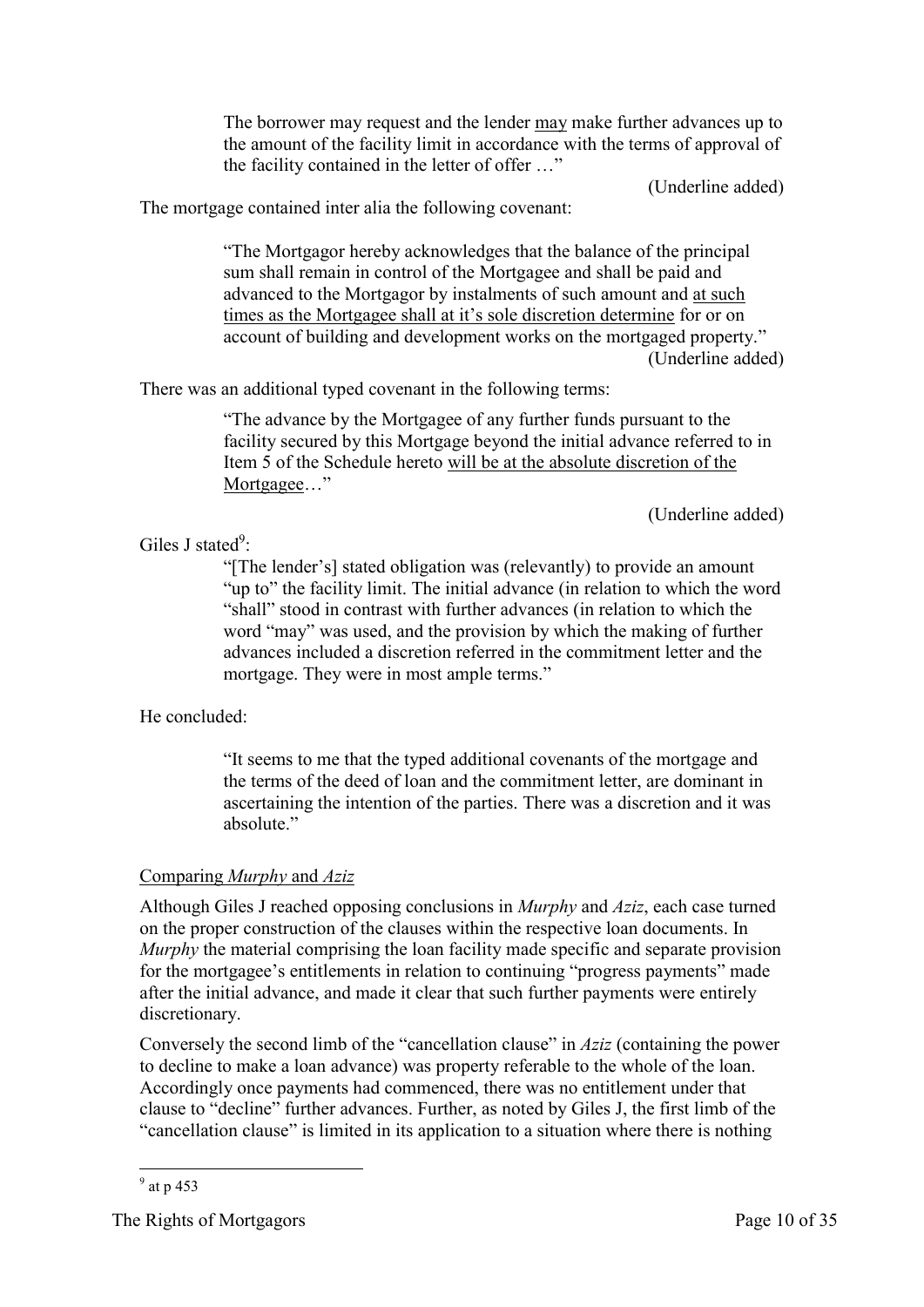more than an approval by the lender (and no advances have been made under the loan). Accordingly the lender could not properly rely upon a clause drafted in *that* fashion to withhold payments once the initial advance had been made.

#### <span id="page-10-0"></span>**2. Damages for failure to advance the principal**

Where a lender fails to make an advance to a borrower in accordance with the terms of a loan agreement, the borrower is entitled to relief by way of damages. In *Aziz v GIFC Ltd* the relief sought and granted was damages. Also see *South African Territories Ltd v Wallington<sup>10</sup> .*

#### <span id="page-10-1"></span>**3. Specific performance for failure to advance the principal**

Traditionally, equity has not granted an order for specific performance of a contract for the loan of money. However this is not an invariable rule, and a borrower may be entitled to an order for specific performance, where the remedy in damages would not satisfy the demands of justice.

#### <span id="page-10-2"></span>**4. Specific performance generally**

Specific performance is a remedy offered by equity in cases of breach of contract where the remedy available at common law is not adequate, particularly where the plaintiff has fully performed his or her contractual obligations. The usual situation is where a judgement for damages cannot truly put the plaintiff back into the same position the plaintiff would have been in if the contract had been completed, either because the subject of the contact was unique and a replacement cannot be obtained elsewhere (such as with a contract for purchase of a particular block of land or a rare chattel) or because proper calculation of damages is not practically feasible.

Specific performance may also be available when the plaintiff would, in the absence of a decree, be forced to bring multiple actions to obtain the defendant's promised performance; because only nominal damages would be available at common law; or because the defendant's promise is to pay money to a third person: see, for example, *Beswick v Beswick<sup>11</sup>* .

#### <span id="page-10-3"></span>**5. Specific performance where the mortgagors faces ruin**

In *Corpers (No 664) Pty Ltd v NZI Securities Australia Ltd*<sup>12</sup>, Young J dealt with a case where a lender had entered into a loan agreement to advance money for the purchase of an office block, but the lender had reneged on that agreement. His Honour, rejected the contention that "there is no jurisdiction in equity to grant specific performance of a contract for the making of a loan in appropriate cases", but went on to state:

"It seems to me that the rule is that ordinarily specific performance will not be granted in this sort of case, but there may be special factors which will take a case out of the ordinary situation and where those special factors exist equity will grant specific performance. Those special factors will include the case where an agreement is fully performed on one side and it will also include a situation where the plaintiff's whole enterprise is lost if the defendant does not fulfil its promise. It

<sup>-</sup><sup>10</sup> [1898] AC 309

 $11$  [1968] AC 58

 $12 \frac{12689}{(1989)}$  ASC 55-714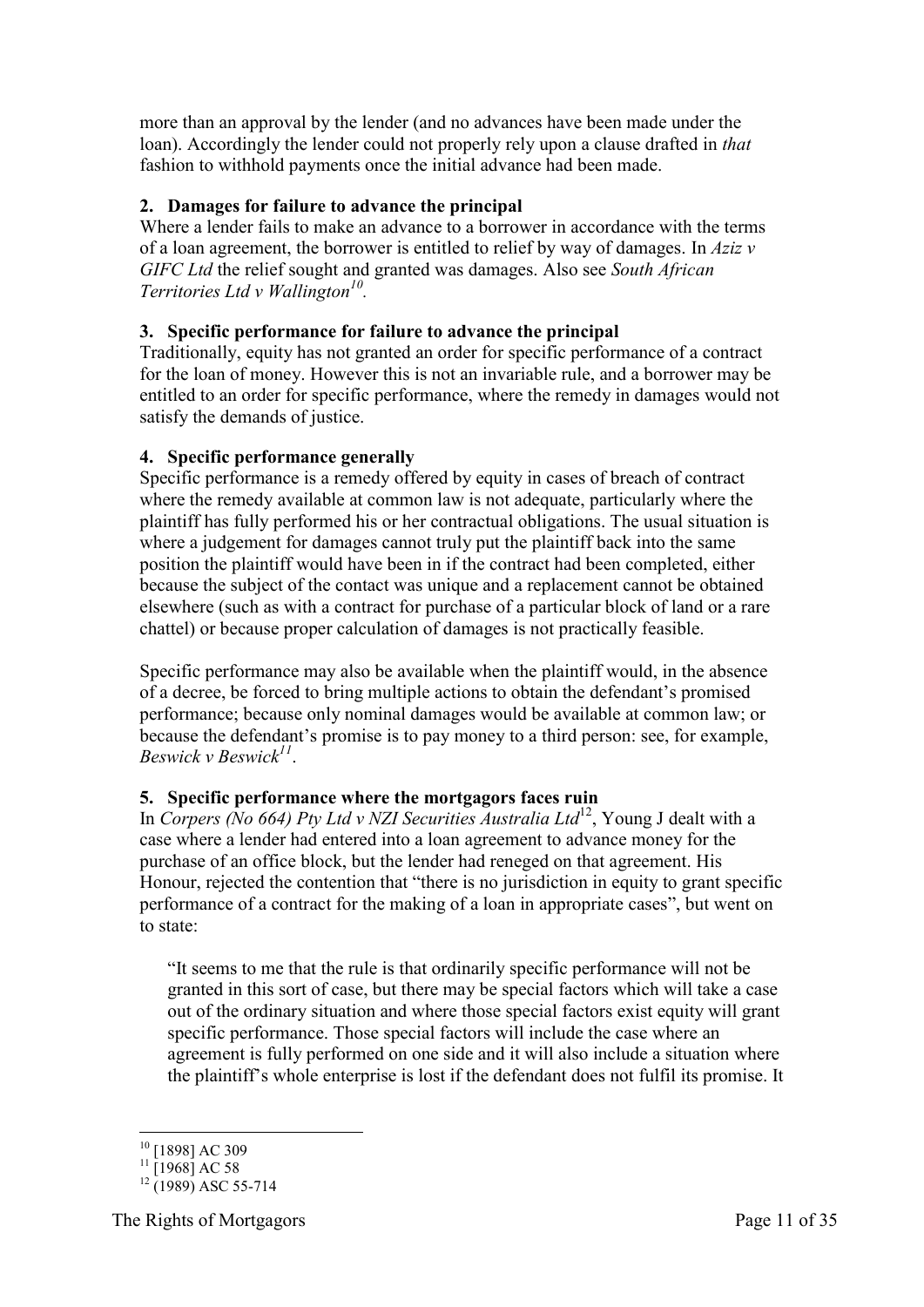may include other circumstances, but what they are will have to be worked out by the courts in the future."<sup>13</sup>

See also *Angelatos v National Australia Bank<sup>14</sup>* described below where specific performance was ordered under s86 of the TPA because otherwise a receiver would be appointed.

#### <span id="page-11-0"></span>**6. Specific performance when borrower motivated solely by profit**

In *Corpers<sup>15</sup>*, Young noted that there was no evidence that alternative funding was not available to the borrower. Also, as the borrower's motivation was held to be only the making of money, his Honour considered that an award of monetary damages should be equally satisfactory to the borrower. His Honour then refused to grant specific performance.

#### <span id="page-11-1"></span>**7. Specific performance where there is difficulty in quantifying damages**

In *Wight v Haberdan Pty Ltd*<sup>16</sup>, the plaintiff contracted to purchase land at Wilberforce from the first defendant. The second defendant, Beneficial, lent to the plaintiff certain monies secured over a property known as Bowd's Farm. A dispute arose as to whether a valid and enforceable agreement existed between the plaintiff and the second defendant to advance further monies secured against the Bowd's Farm property. In the event such an agreement existed, the plaintiff sought to compel Beneficial to provide the finance in time for him to complete the purchase of the Wilberforce property.

This case is significant in that Kearney J identifies a set of circumstances where a claim for damages may be inadequate. Of relevance was the complexity of and difficulty in quantifying such a claim. His Honour said:

"In the present instance it is obvious that if the plaintiff is left to pursue common law claims for damages the most complex questions will arise. There will be necessarily difficult questions as to the measure of damages and the remoteness of damage. There will be obviously great delay and expense and at the end of the day the question of what damages could be awarded would, in my view, be extremely difficult, if not virtually impossible, to asses with reasonable accuracy."

His Honour went on to say:

"…the complications involved in the plaintiff being left to pursue a claim for damages in this instance are so monumental and the prospects of an adequate recovery so remote as to render such a course an unjust imposition upon the plaintiff $\cdots$ <sup>17</sup>

<sup>-</sup> $^{13}$  at p 418

 $14$  (1994) ATPR 41-333

 $15$  ibid

<sup>16</sup> [1984] 2 NSWLR 280

 $17$  at 290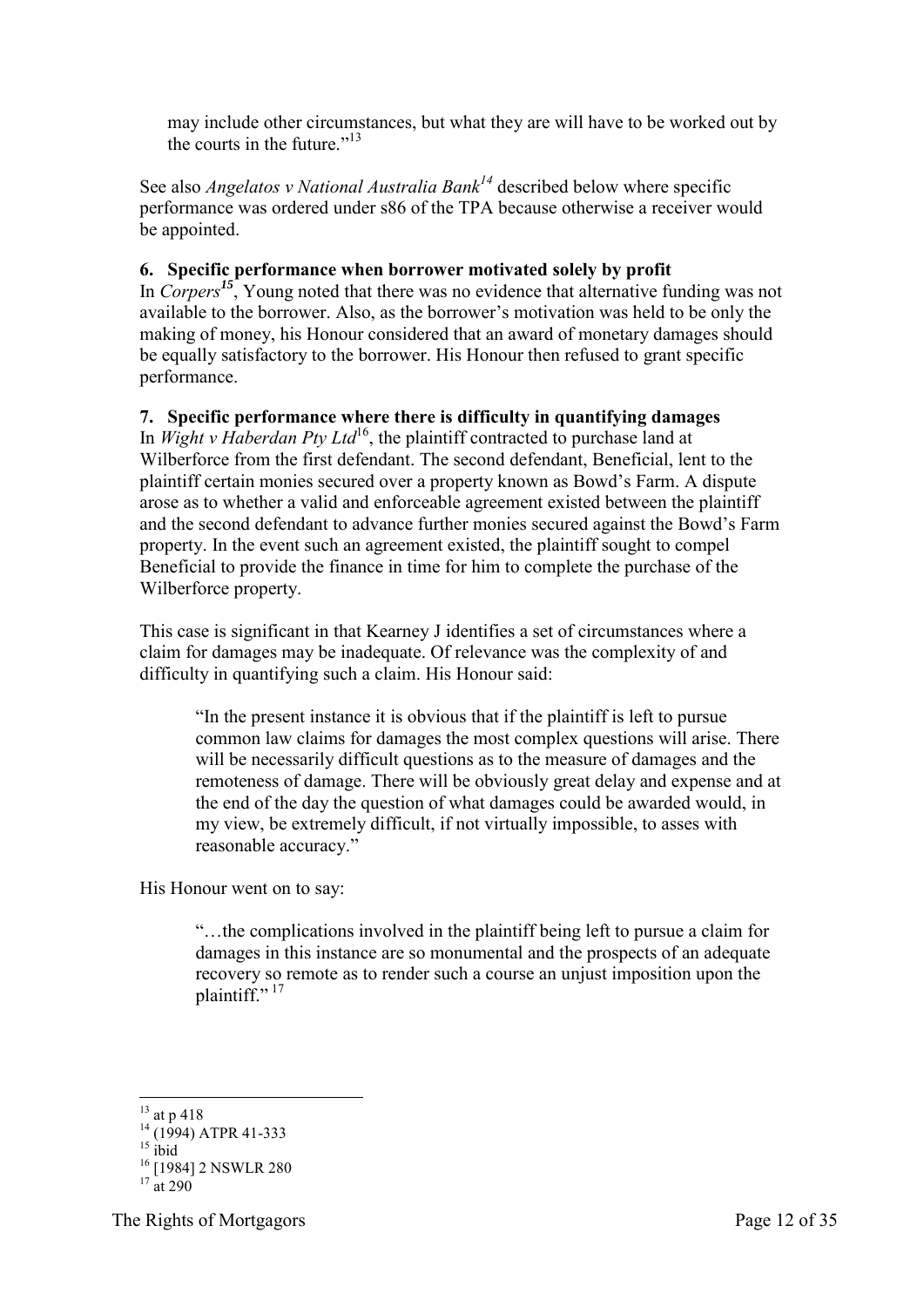#### <span id="page-12-0"></span>**8. Specific performance where there is part performance**

Justice Kearney also held (in *Wight v Haberdan Pty Ltd)*where there had in effect been part performance of the contract, an order for specific performance would be the more appropriate remedy. In support of this view his Honour cited *Coulls v Bogot's Executor and Trustee Co Ltd<sup>18</sup>* and the following statement of Kay J in *Hart v Hart<sup>19</sup>*:

"…when an agreement for valuable consideration …has been partially performed, the Court ought to do its utmost to carry out that agreement by a decree for specific performance."

His Honour in *Wight* also seemed to place reliance on the financial impact on the plaintiff arising out of the "last minute repudiation" of the contract leading to the "collapse of the plaintiff's enterprise" (as alluded to by Young J in *Corpers*).

#### <span id="page-12-1"></span>**9. Specific performance of a "mere contract for a loan"**

A would-be borrower's right to specific performance was the subject of consideration of the New Zealand High Court in *Pacific Industrial Corporation SA v Bank of New Zealand<sup>20</sup>*. In considering what type of lending agreements may be the subject of an order for specific performance in favour of the borrower Thomas J gave consideration to what he termed a "mere" contract for loan. His  $Homur<sup>21</sup>$ , in reference to dicta in *Loan Investment Corporation of Australasia v Bonner*<sup>22</sup> which included the statement that "a mere contract for a loan of money will not be specifically enforced", said:

"It is observed that in the above dicta the so-called rule is restricted to what is described as a "mere" contract for a loan of money. But some arrangements cannot fairly be described as "mere" contracts for the loan of money. They can be enormously complicated and involve sequential responsibilities which may all collapse if the first loan is not enforced. I do not therefore believe that any such rule can be applied on a rigid basis."

#### <span id="page-12-2"></span>**10. Relief under the Trade Practices Act**

In *Angelatos v National Australia Bank*<sup>23</sup>, Branson J considered the application of a borrower's right to specific performance in the context of anticipated orders under section 87 of the Trade Practices Act (which orders may include a statutory equivalent of specific performance). His Honour said:

"In my view the rule that ordinarily specific performance will not be granted when the contract is one to lend money does not necessarily restrict the powers of a court under section 87 to frame such order or orders as the section envisages. However, in determining whether or not to make such order or orders, the court will no doubt take into account those principals which lie behind the ordinary rule."<sup>24</sup>

The Rights of Mortgagors Page 13 of 35

<sup>&</sup>lt;u>.</u> <sup>18</sup> (1967) 119 CLR 460

 $^{19}$  (1881) 18 Ch D 670 at 685

 $^{20}$  [1991] 1 NZLR 368

 $^{21}$  at p 376

 $^{22}$  [1970] NZLR 724

 $^{23}$  (1994) ATPR 41-333

 $^{24}$  at p 42,403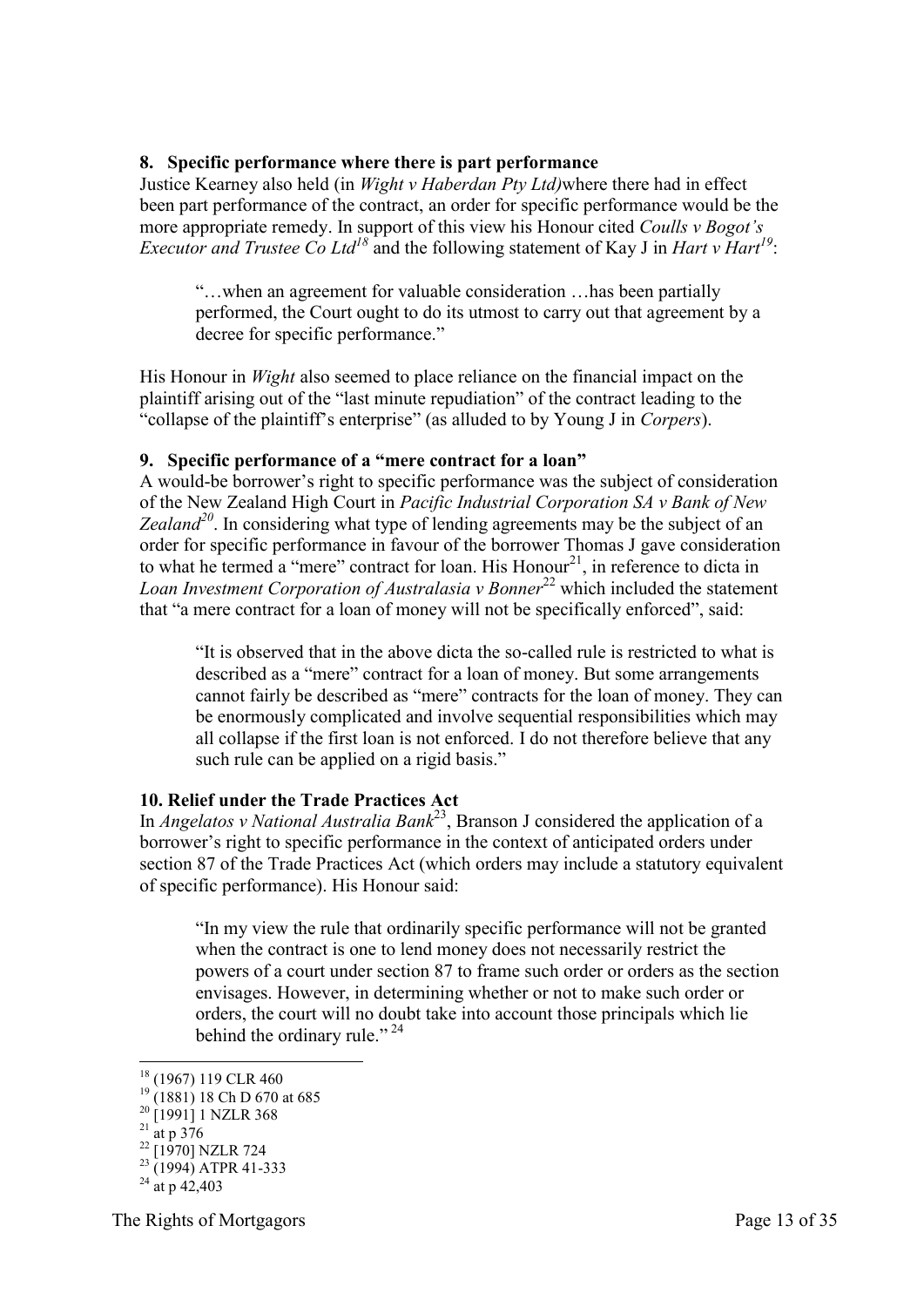His Honour proceeded to grant interlocutory relief under the section that was virtually equivalent to specific performance. The evidence in the case showed that if the facility promised by the lender was withdrawn receivers would be appointed to the borrower, which receivers would cause irreparable financial damage which would be difficult to quantify.

# <span id="page-13-0"></span>**E. The right to have the mortgage transferred (instead of discharged)**

#### <span id="page-13-1"></span>**1. Section 94 of the Conveyancing Act**

S 94 of the Conveyancing Act reads as follows:

- 1) Where a mortgagor is entitled to redeem the mortgagor shall, by virtue of this Act, have power to require the mortgagee instead of discharging, and on the terms on which the mortgagee would be bound to discharge, to transfer the mortgage to any third person as the mortgagor directs; and the mortgagee shall by virtue of this Act be bound to transfer accordingly.
- 2) This section does not apply in the case of a mortgagee being or having been in possession.
- 3) This section applies to mortgages made either before or after the commencement of this Act, and shall have effect notwithstanding any stipulation to the contrary.
- 4) This section applies to mortgages under the *Real Property Act 1900*.

The section allows the mortgagor, in cases in which the mortgagee has not yet taken possession of the security property, to pay out the mortgage and, instead of having the mortgage discharged, require the mortgagee to transfer the mortgage to a third party. This section has been construed, however, as not permitting the mortgagor to require a transfer to any third party at all, but only to another lender who has provided money to pay out the existing mortgage and who is not the alter ego of the mortgagor: see *Ley v Scarff*<sup>25</sup>. By reason of sub-section (3) it cannot be contracted out of.

#### <span id="page-13-2"></span>**2. Can the transferor be liable to the transferee?**

If the outgoing mortgagee makes some warranty or representation to the incoming lender that the existing mortgage is valid and enforceable and thereby induces the incoming lender to pay out the existing mortgage in exchange for a transfer the outgoing mortgagee could be liable for damages.

A common basis on which a mortgage might be partially or wholly unenforceable is if a contract's review act defence is successfully raised. The outgoing mortgagee should thus take care to assert in writing that no warranty is made as to the validity or enforceability of the mortgage being transferred.

<sup>-</sup> $25$  (1981) 146 CLR 56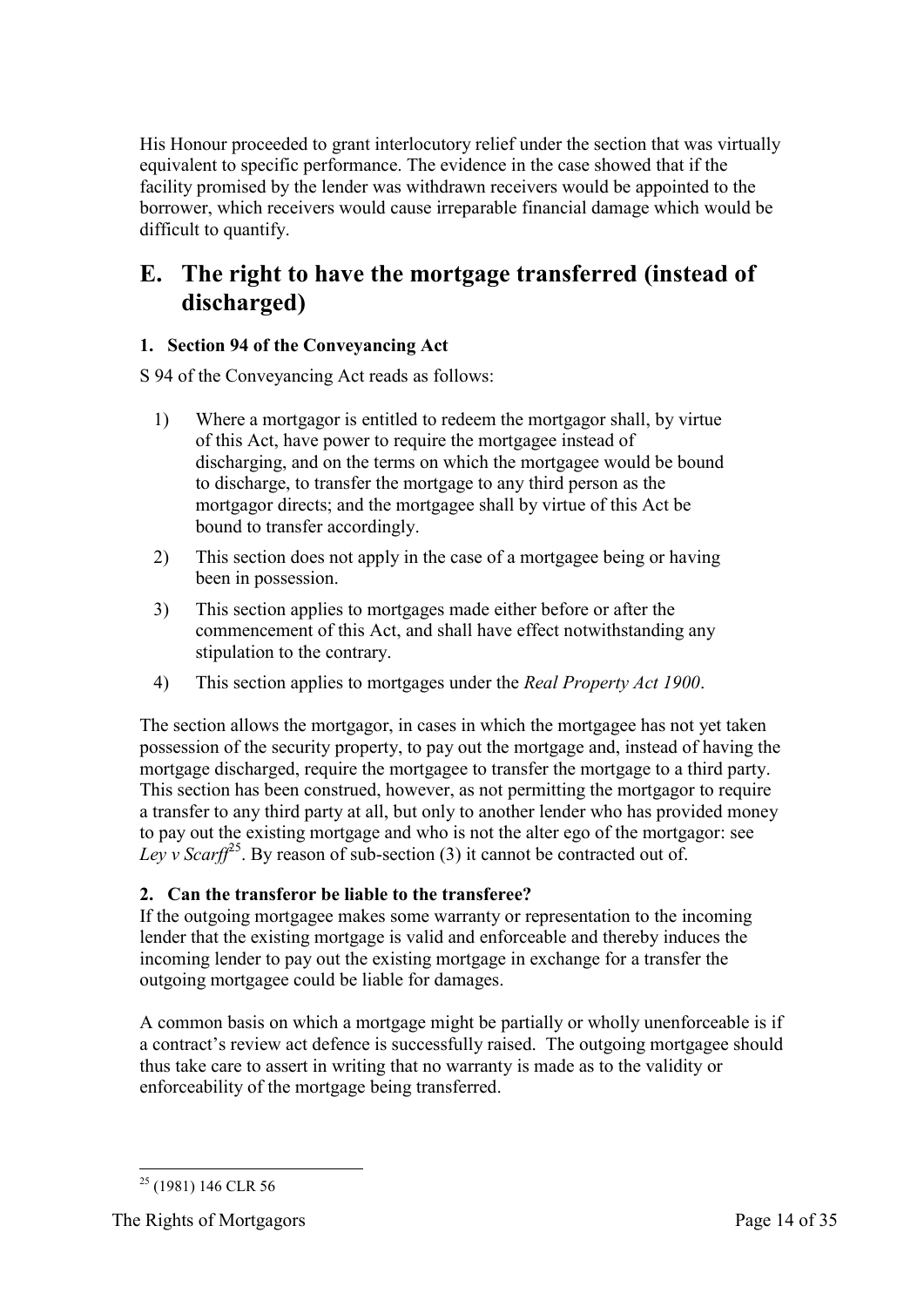#### <span id="page-14-0"></span>**3. The effect on personal covenants of a transfer under s94.**

The personal covenants are assigned as well as the mortgage, as debts are choses in action capable of being assigned at law. Thus the transferee can bring a personal claim against the mortgagor in debt as well as (or in lieu of) suing to enforce the proprietary rights granted by the mortgage.

#### <span id="page-14-1"></span>**4. Can the transferor be the mortgagor?**

In *Ley v Scarff*<sup>26</sup>, Barwick CJ (with whom the other judges agreed) construed sections 93 and 94 of the Conveyancing Act. In that case, a registered proprietor of land, after twice mortgaging her property, transferred her remaining interest in the land to her husband. The husband then sought to pay out the first mortgage and take a transfer of that mortgage, but the first mortgagee was unwilling to comply. The husband then relied on s 94 of the Conveyancing Act. His Honour found that the purpose of that section was to facilitate the refinancing of first mortgages, enabling the refinancing mortgagee to retain the same priority as the original first mortgagee without the need to obtain the consent of the second mortgagee, and that the expression in s 94(1) "any third person as the mortgagor directs" should be interpreted in that light. His Honour stated:

"Such a third person, in this context, does not include a person who is no more than the alter ego of the mortgagor. It refers to the new lender who, of course, must be nominated by the mortgagor, who has arranged the loan to pay out the existing mortgagee. The sections, in my opinion, have no relevant function where the mortgagor is providing the funds to pay out the first mortgagee." $^{27}$ 

*Ley v Scarff* was applied in Queensland by the Full Court in *Corozo Pty Ltd v Westpac Banking Corp (No 2)<sup>28</sup>*, and in NSW by Young J in *Challenge Bank Ltd v Hodgekiss*<sup>29</sup> .

#### <span id="page-14-2"></span>**5. Section 95 of the Conveyancing Act**

Section 95 of the Conveyancing Act provides that the right under s94 can be exercised by either the mortgagor or a subsequent mortgagee; if both mortgagor and a subsequent mortgagee seek to exercise the right, then the subsequent mortgagee's wishes shall prevail; and if two or more subsequent mortgagees wish to exercise the right then the mortgagee with the prior mortgage shall prevail.

### <span id="page-14-3"></span>**F. The right to possession**

The general rule is that anyone's right to possession of land is paramount except if there is another person with a superior right. Thus in discussing the mortgagor's right to possession it becomes a question of when does the mortgagee displace that right.

-

 $26$  (1981) 146 CLR 56

 $^{27}$  at p 61

<sup>&</sup>lt;sup>28</sup> [1988] 2 QdR 48

 $29$  (1995) 7 BPR 14,399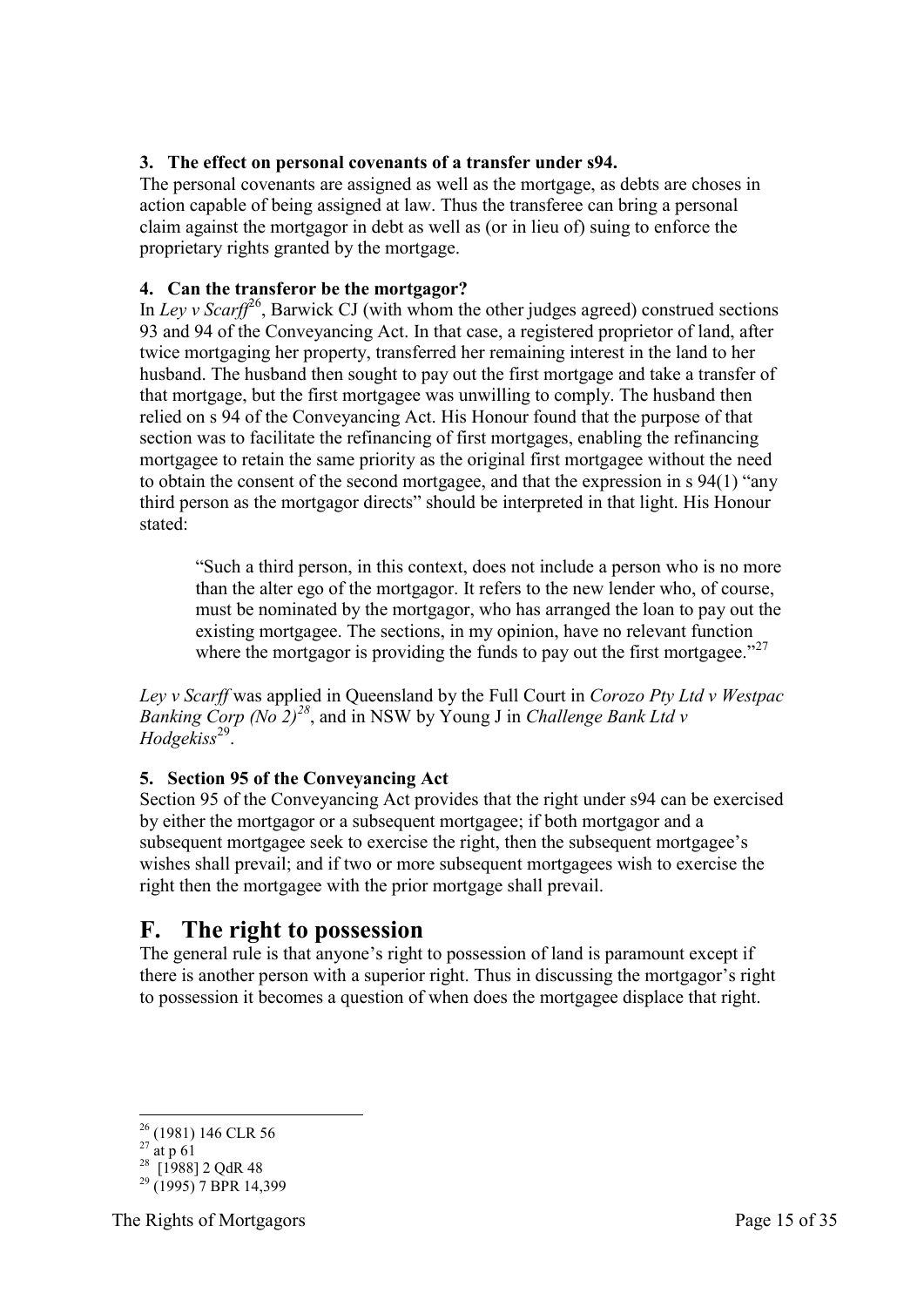#### <span id="page-15-0"></span>**1. Section 60 of the Real Property Act**

S 60 of the Real Property Act provides:

"The mortgagee…. upon default … of any … covenant … may:

- (a) enter into possession of the mortgaged … land by receiving the rents and profits …, or
- (c) bring proceedings in the Supreme Court …. for possession of the … land, either before … or after any sale …. effected under the power of sale given or implied in the mortgage, charge or covenant charge,

in the same manner in which the mortgagee… might have … brought such proceedings if the principal … were secured … by a conveyance of the legal estate in the land…."

In other words, section 60 of the Real Property Act provides to a mortgagee the same rights to possession of mortgaged Real Property Act land upon default as are possessed by an Old System Title first mortgagee.

#### <span id="page-15-1"></span>**2. The rights of an Old System mortgagee**

The rights of Old System Title first mortgagee are from the common law. Unlike the position with Real Property Act mortgagees, such a mortgagee can take possession of the security at any time, even without any default on the part of the mortgagor, unless there is an express or implied term in the mortgage (or some other contract) preventing the mortgagee from so doing: see for example *Four-Maids Ltd v Dudley Marshall (Properties) Ltd*<sup>30</sup>, where it was said of an Old System legal mortgage:

"The mortgagee may go into possession before the ink is dry on the mortgage unless there is something in the contract, express or by implication, whereby he has contracted himself out of that right."<sup>31</sup>

See also Western Bank Ltd v Schindler<sup>32</sup>, in which it was found that in the absence of an express term keeping the Old System mortgagee out of possession, a term to that effect would not be lightly implied.

#### <span id="page-15-2"></span>**3. The right to possession under an equitable mortgage**

The rights of equitable mortgagees are not governed by the Real Property Act, which deals only with registered mortgages. Thus s60 of the RPA is of no assistance to an equitable mortgagee. As the Conveyancing Act does not confer any power of possession to any mortgagee, the equitable mortgagee must instead look to case law.

-

The Rights of Mortgagors **Page 16 of 35** 

<sup>30</sup> [1957] 1 Ch 317

 $31 \frac{11}{21}$  at p 320

 $32$  [1977] 1 Ch 1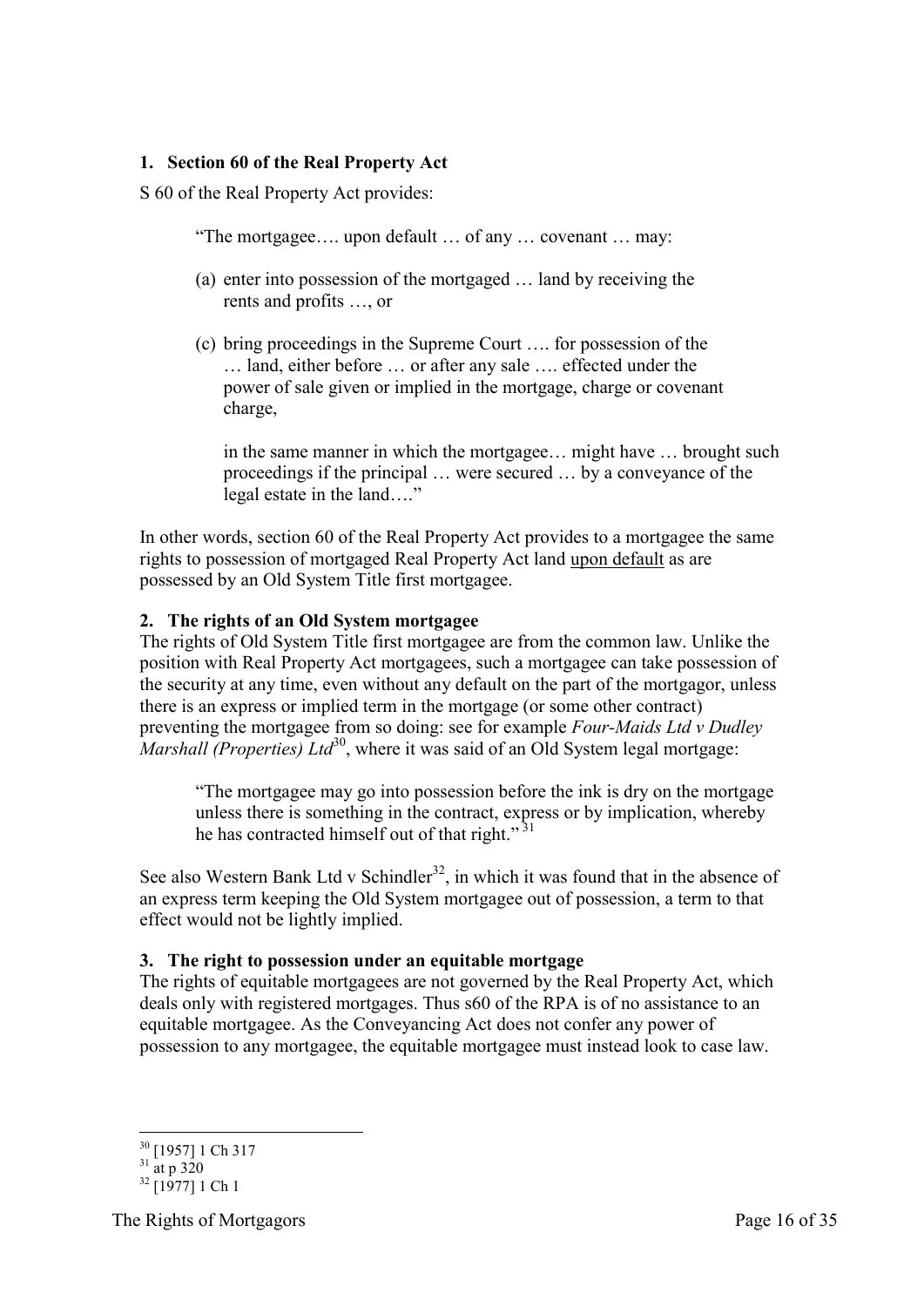In *Barclay's Bank v Bird*<sup>33</sup>, Harman J stated:

"The bank had… an equitable mortgage which gave it all the rights of equitable mortgagees. It was entitled, therefore, as any other equitable mortgagee is entitled, to come to the court and take out a summons asking for possession. It does not matter from that point of view that the mortgage is equitable. The only limitation on an equitable mortgagee in that respect is that he has no right to possession until the court gives it to him."

In *Mills v Lewis<sup>34</sup>*, the NSW Court of Appeal determined to bring a common law action for possession of land, there must be "a right of entry" and:

"A right of entry meant a legal right to enter and take actual possession of land as incident to some estate or interest therein. Furthermore, "the right must be a legal right; a mere equitable right is not sufficient"<sup>35</sup>.

The Court of Appeal then found that an equitable mortgagee had no legal right to possession, only an equitable right, hence that an equitable mortgagee has no right to possession (in the sense of a right to bring an action in ejectment). In the mortgage, however, there was an express power for the equitable mortgagee to take possession in the event of default, and that the mortgagee hence had a contractual right to possession which could be specifically enforced through the court granting a judgement for possession and issuing a writ of possession.

It is arguable from the previously cited passage in *Barclay's Bank v Bird* that an equitable mortgagee has an implied right to possession on default even if there is no express term in the mortgage providing that right, and thus there will be a term implied into the mortgage giving the mortgagee a right to possession on default which implied term can then be the subject of a claim for specific performance. Mortgagees can put the matter beyond doubt by including an express term in their mortgage granting a right to possession on default.

#### <span id="page-16-0"></span>**4. Section 11 of the Conveyancing Act**

Although s 11 of the Conveyancing Act is not limited in its application to Old System Title lands, it has no importance with respect to land under the Real Property Act. The section gives the mortgagor of land the right to sue third parties, in the mortgagor's own name, for possession of the security, provided the mortgagee has not itself called for possession. The purpose of the section was to remove the difficulty that might otherwise have been created under Old System Title whereby the first mortgagee is the legal owner of the property and the mortgagor has only an equitable interest. Under the Real Property Act, however, the mortgagor is the legal owner of the security and as such can sue third parties for possession of the security without the need to invoke s 11 of the Conveyancing Act.

-

<sup>&</sup>lt;sup>33</sup> [1954] 1 Ch 274 at 280

 $34(1985)$  3 BPR 9421

 $35$  at p9431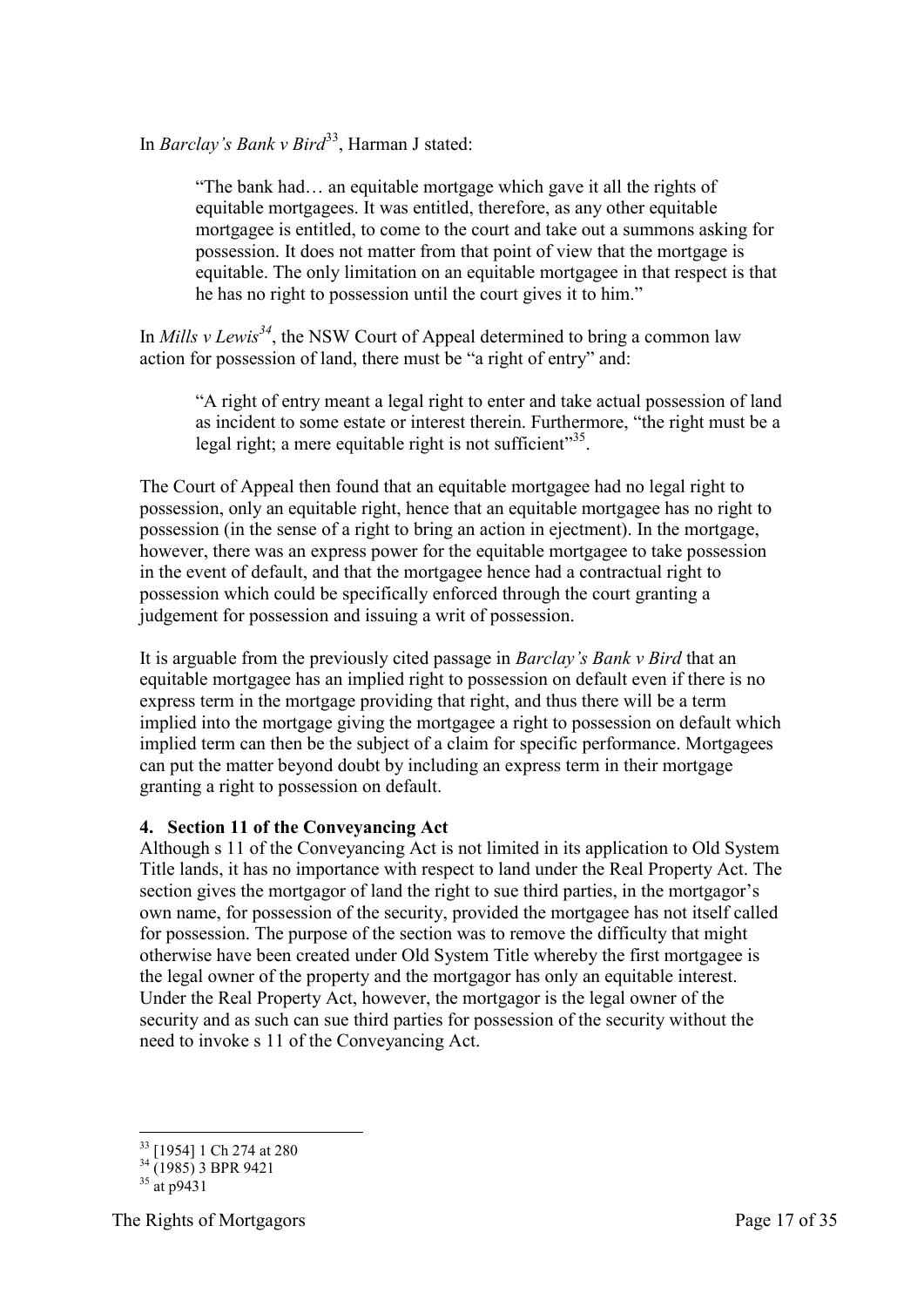### <span id="page-17-0"></span>**G. The right to lease the property**

A mortgagor has the right to lease the security, but in most cases the lease is not binding on a registered mortgagee, but only binds the mortgagor and tenant. In the case of an equitable mortgage, one applies the usual priority rules to determine whether the lease or the mortgage prevail.

#### <span id="page-17-1"></span>**1. Section 53(4) of the Real Property Act**

s 53(4) of the Real Property Act provides:

A lease of land which is subject to a mortgage, charge, or covenant charge is not valid or binding on the mortgagee, chargee or covenant chargee unless the mortgagee, chargee or covenant chargee has consented to the lease before it is registered.

Thus a lease entered into after the mortgage has been registered is only binding on the registered mortgagee if that mortgagee has consented to the lease before it was registered.

#### <span id="page-17-2"></span>**2. Short term lease**

A short term lease (being a lease for 3 years or less complying with RPA s 42(1)(d)) is a legal interest in the security and will rank in priority ahead of a prior unregistered mortgage if the lease was obtained for value, in good faith, and without notice of the mortgage, but otherwise the mortgage will have priority.

#### <span id="page-17-3"></span>**3. Unregistered long term lease**

An unregistered long term lease (not being a lease for 3 years or less complying with RPA s 42(1)(d)) is an equitable interest. In any competition between an unregistered long term lease and an unregistered mortgage, the first in time will have priority unless the holder of the first interest in time is guilty of postponing conduct, or if the holder of the second interest took for value and without notice of the first interest and holds a registrable dealing and the certificate of title to enable registration to occur (s 43A of the Real Property Act).

#### <span id="page-17-4"></span>**4. The effect of registration of the lease?**

As s 53(4) of the Real Property Act provides, mere registration of a lease over land does not affect the interest of a prior registered mortgagee of that land unless the mortgagee has consented to the lease prior to the registration of that lease.

In the case of an equitable mortgage, however, registration of a lease over the security would cause the lease to have priority over the equitable mortgage by virtue of RPA s 42 (the well-known indefeasibility section), as the lease would then be a registered interest whilst the mortgage would not be registered (or if later registered, would be registered second in time). A prudent equitable mortgagee would, however, have a caveat in place on the security to prevent such registration.

#### <span id="page-17-5"></span>**5. Can the mortgagee withhold consent?**

Unless the mortgagee is contractually bound to consent to registration of a lease, the mortgagee can withhold that consent. If the mortgage (or some other contract between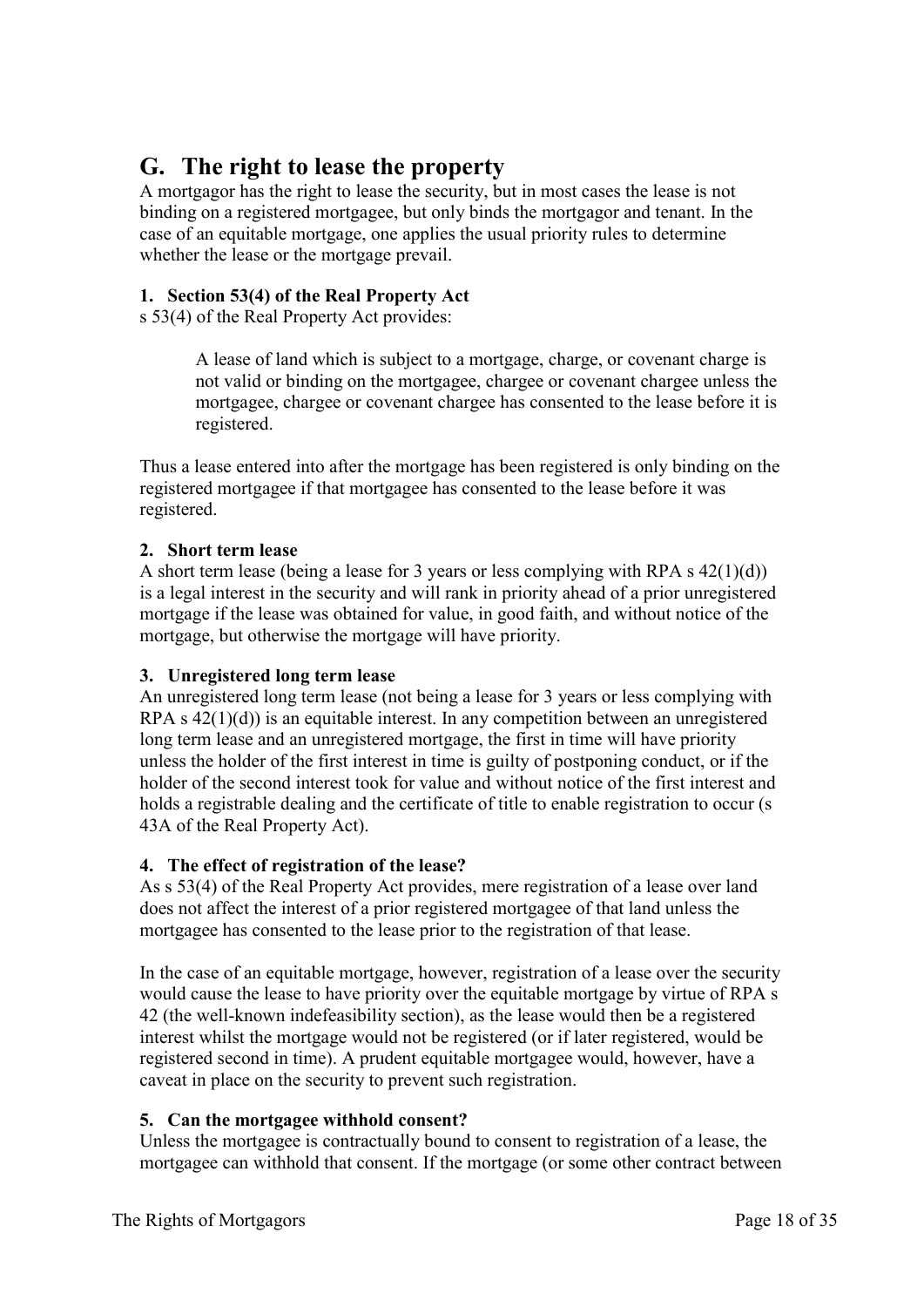mortgagor and mortgagee) provides that the mortgagee must not unreasonable withhold consent, then the mortgagee is bound by that term.

#### <span id="page-18-0"></span>**6. Implied consent?**

An issue that can arise in relation to leases of mortgaged land is whether the mortgagee has consented to the lease. Consent is relevant not only to RPA s 53(4), but also to the position at common law. In *AMEV Finance Ltd v Canagon Engineering Pty Ltd*<sup>36</sup>, Young J stated;

"There will… be some situations where the mortgagee will so act that as a matter of common law he will recognise the tenant as his tenant and so be bound by a lease at law by way of estoppel."<sup>37</sup>

His Honour then proceeded on that same page to note:

"It is a question of fact as to what acts are sufficient for a tribunal to conclude that there has been such conduct on behalf of the mortgagee that he is to be considered to have consented to the grant of a lease between himself and the mortgagor's tenant. Usually receipt of rent by a properly appointed receiver or by the mortgagee itself under authority is insufficient…"

<span id="page-18-1"></span>There does not appear to be any case law where this has happened.

### **H. The right to redeem the mortgage**

#### <span id="page-18-2"></span>**1. The equity of redemption**

Under Old System Title, the first mortgage of land involved the conveyance of the security to the first mortgagee so that mortgagee was then the legal owner of the land. The only right the mortgagor was left with (apart from any contractual rights under the mortgage deed, which commonly, although not invariably, included a right to remain in possession of the land pending default) was the right to approach a court of equity to compel the first mortgagee to reconvey the security to the mortgagor if the obligations secured by the mortgage had been discharged (or a discharge was proffered). It is this equitable right that is commonly referred to as the "equity of redemption".

The equity of redemption exists whether or not there is any contractual provision in the mortgage expressly granting the right to redeem to the mortgagor. Indeed, the application of the equitable maxim "once a mortgage, always a mortgage" preserves the equity of redemption notwithstanding any attempt in the mortgage by express terms to extinguish it.

The equity of redemption could itself be mortgaged by the mortgagor, and that was the basis for second mortgages under the Old System. Even after the mortgage of the equity, however, the mortgagor still possessed the right to redeem the equity of redemption from the second mortgagee upon payment of the second mortgage, and so this right could in turn be mortgaged to a third person to constitute a third mortgage.

<sup>-</sup><sup>36</sup> (1987) 6 BPR 13,899

 $37 \frac{(1507)}{at}$  p 13,901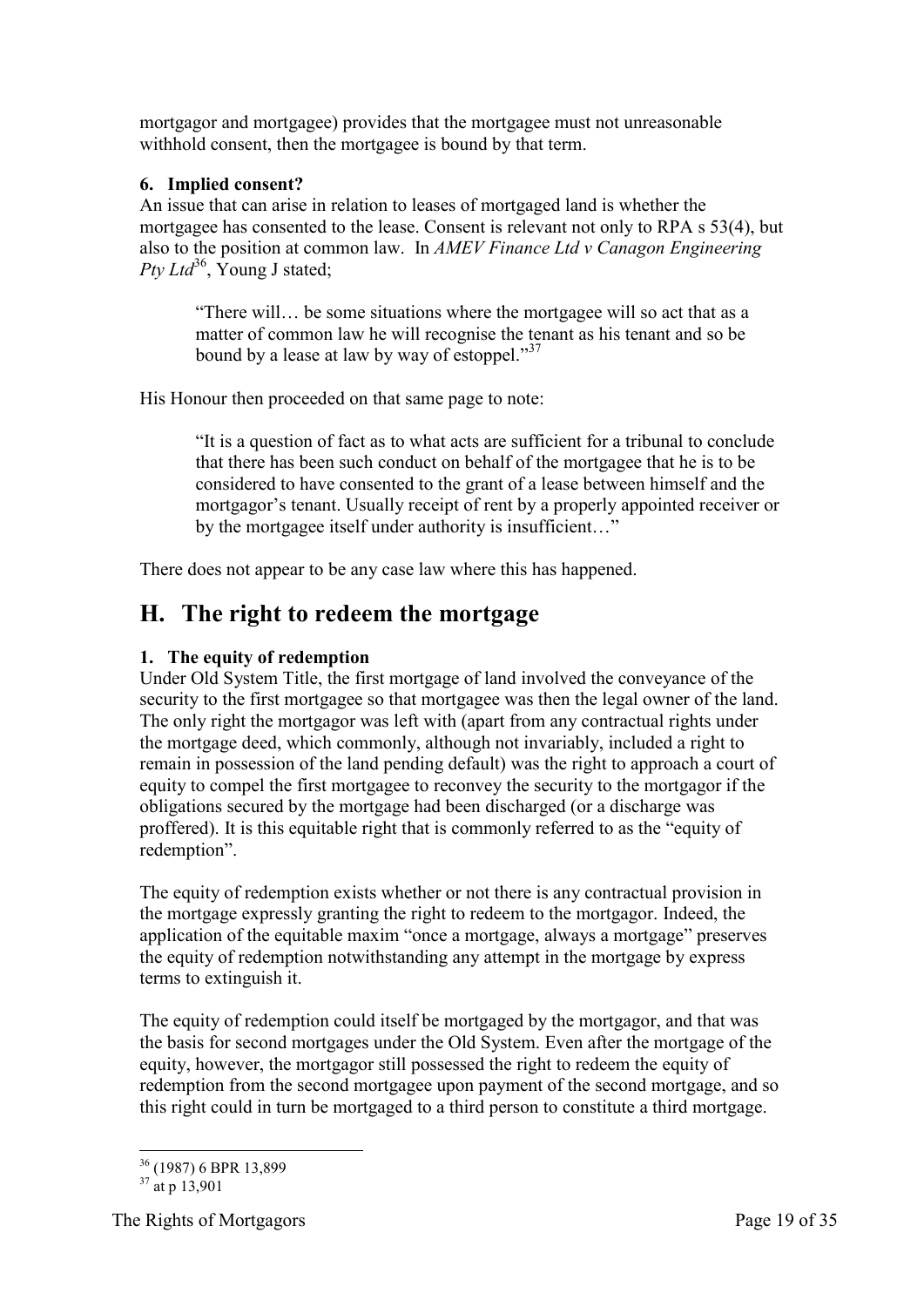In theory by this means any number of successive mortgages could be negotiated. The second and subsequent mortgagees were, however, in a fundamentally different position to the first mortgagee, as the first mortgagee had legal title to the land, whilst the subsequent mortgagees had no more than a right to the equity of redemption and were thus mortgagees only in equity and not at law.

Under the Torrens System, all registered mortgagees are legal mortgages. Although equitable mortgagees still exist in the form of persons holding unregistered mortgages, unlike their Old System predecessors Torrens System equitable mortgagees generally have the right (based in contract) to call for the registration of their mortgages and thus can turn their equitable interest into a legal interest. Thus even equitable mortgagees under the Real Property Act have a mortgage over more than just the equity of redemption (see *Quint v Robinson*<sup>38</sup>).

#### <span id="page-19-0"></span>**2. The right to redeem early – s93 of the Conveyancing Act**

Section 93 of the Conveyancing Act provides as follows:

- (1) A mortgagor is entitled to redeem the mortgaged property although the time appointed for redemption has not arrived; but in such case the mortgagor shall pay to the mortgagee, in addition to any other moneys then owing under the mortgage, interest on the principal sum secured thereby for the unexpired portion of the term of the mortgage: Provided that redemption under this subsection shall not prejudice the right of the mortgagee to any collateral benefit, or to enforce any burden or restriction to the extent to which the mortgagee would be entitled under the mortgage or otherwise if the mortgage were paid off at the due date.
- (2) For the purposes of this section "moneys owing under a mortgage" includes all costs, charges, and expenses reasonably and properly incurred by the mortgagee:
	- (a) for the protection and preservation of the mortgaged land or the title thereto, or otherwise in accordance with the provisions of the mortgage, and
	- (b) with a view to the realisation of the mortgagee's security,

and in either case includes interest on the sums so expended after the rate expressed in the mortgage.

- (3) This section applies to mortgages made either before or after the commencement of this Act, and shall have effect notwithstanding any stipulation to the contrary.
- (4) This section applies to mortgages under the *Real Property Act 1900* .

<sup>-</sup><sup>38</sup> (1985) 3 NSWLR 398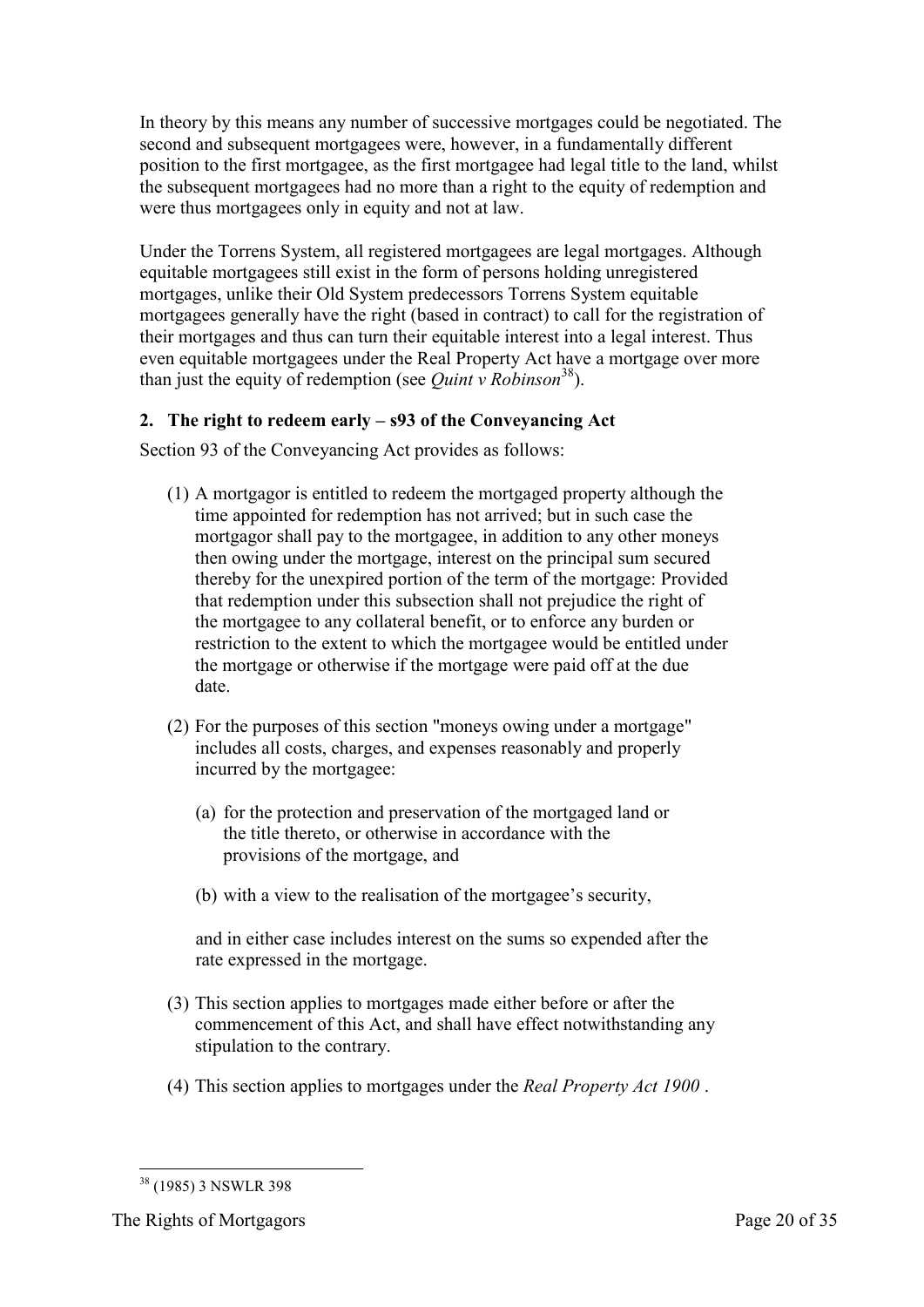The section provides a statutory right to a mortgagor to redeem the mortgage prior to the expiry of the term of the mortgage, provided the mortgagor pays to the mortgagee all of the interest the mortgagor would have had to pay in the course of the remainder of the term, plus principal, costs and any other monies then owing under the mortgage. This means that the mortgagee can never suffer any loss by the exercise of the mortgagor's rights under s 93 as the mortgagee is receiving all the money the mortgagee would have received had the mortgage continued.

In *Steindlberger v Mistroni<sup>39</sup>*, Needham AJ found that s 93(3) did not preclude a mortgagee and mortgagor agreeing on terms more generous to the mortgagor with respect to early redemption. In that case the mortgage provided that the mortgagor could redeem at any time on one month's notice paying interest only up to the date of discharge, and Needham AJ determined that the mortgagor was entitled to rely upon that term and was thus not obliged to pay interest for the unexpired term.

In *Myross v Kahlefeldt*<sup>40</sup>, Barrett J follows *Steindlberger v Mistroni*, noting that:

"An alternative right of early redemption created by contract may co-exist with the statutory right... Where the contractual right is, for the mortgagor, more attractive that the statutory right, the latter, clearly enough, will remain in abeyance in a practical sense."<sup>41</sup>

In other words, when the mortgagor seeks early redemption, the mortgagor can rely on either the statutory or any contractual right of early redemption, and will presumably rely on whichever is the more attractive to the mortgagor.

The expression "mortgage" in the Conveyancing Act applies to both legal and equitable mortgages, thus this right also extends to equitable mortgagors.

#### <span id="page-20-0"></span>**3. Clogs on the equity of redemption**

A "clog" on the equity of redemption is an impermissible hurdle imposed by the mortgagee by the terms of the mortgage upon the mortgagor obtaining redemption of the security. In terms of Real Property Act mortgages, however, it is more accurate to speak of impediments being imposed to the discharge of the mortgage.

In *Krelinger v New Patagonia Meat and Cold Storage Company Ltd*<sup>42</sup>, this was said regarding clogs:

"The rule may be stated thus: The equity which arises on failure to exercise the contractual right cannot be fettered or clogged by any stipulation contained in the mortgage or entered into as part of the mortgage transaction."<sup>43</sup>

In other words, even if the contractual right of redemption under the mortgage is limited by the terms of the mortgage, the equitable right to redeem is not restricted by such terms.

-

The Rights of Mortgagors Page 21 of 35

<sup>&</sup>lt;sup>39</sup> (1992) 29 NSWLR 351

 $^{40}$  (2003) 11 BPR 21,015

 $41 \frac{(2003)}{at}$  21,017

 $42$  [1914] AC 25

 $43$  at p 48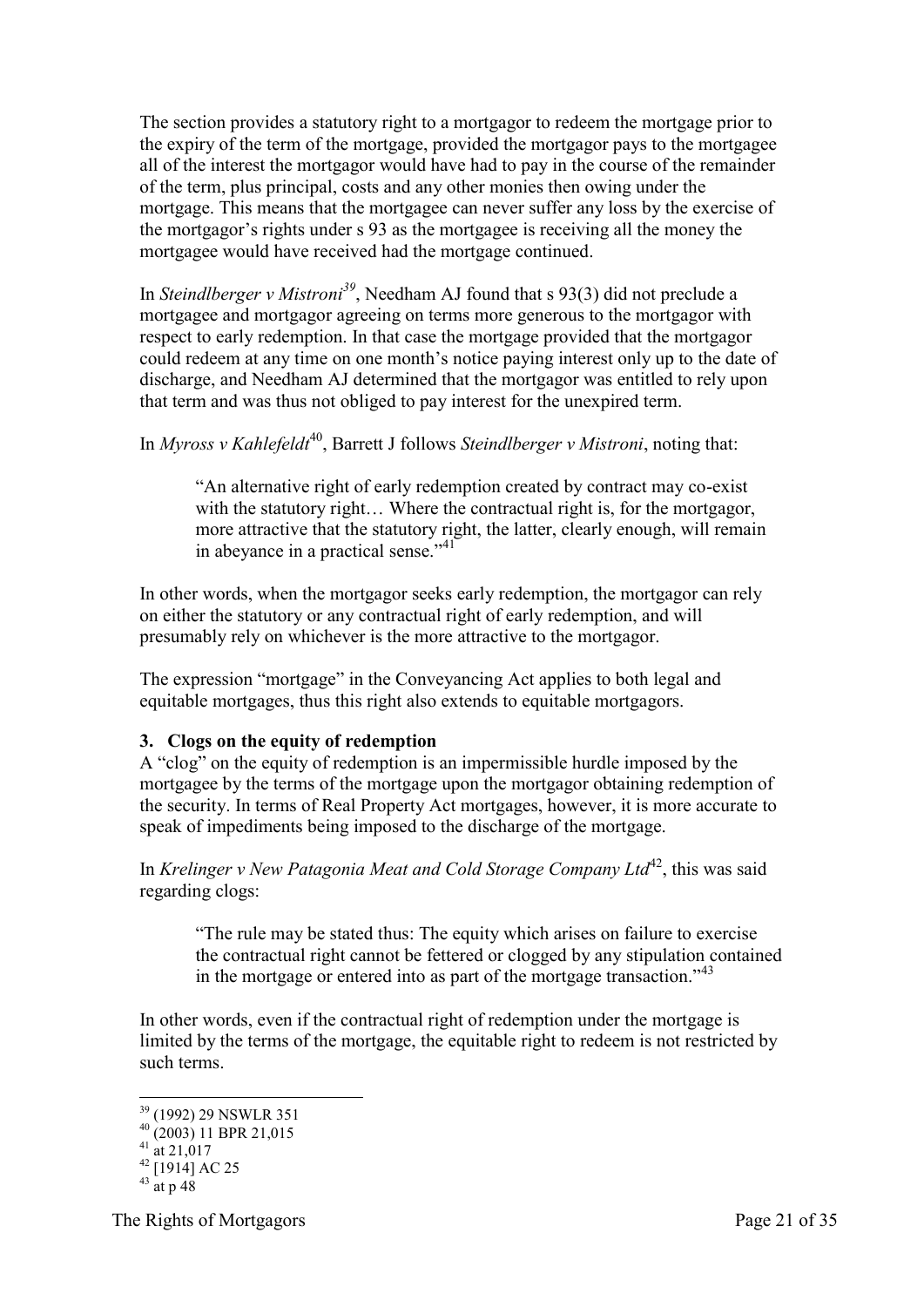Examples of matters held to be clogs on the equity include a stipulation in the mortgage requiring the mortgagor to continue a trade relationship with the mortgagee even after discharge (*Noakes & Co Ltd v Rice<sup>44</sup>*), a requirement that redemption take place within the life of a specified person (*Salt v The Marquess of Northampton<sup>45</sup>*), or the grant of an option to the mortgagee to purchase the security (*Samuel v Jarrah Timber and Wood Paving Corporation Ltd<sup>46</sup>*). These are all fairly old authorities, the concept of clogging the equity is discussed little modern authorities. The principal category of clog receiving recent attention is the "collateral advantage" (see below).

#### <span id="page-21-0"></span>**4. The rule against collateral advantages**

A stipulation in a mortgage that the mortgagor can only redeem the mortgage by doing something additional to payment of the principal owing and interest thereon is a collateral advantage, and is only enforceable in certain limited circumstances. In the leading case of *Krelinger v New Patagonia Meat and Cold Storage Company Ltd<sup>47</sup>*, it was held<sup>48</sup> that a stipulation conferring a collateral advantage on the mortgagee is only enforceable if it is not:

- 1) unfair and unconscionable, or
- 2) in the nature of a penalty clogging the equity of redemption, or
- 3) inconsistent with the contractual and equitable right to redeem.

Young J in *Westfield Holdings Ltd v Australian Capital Television*<sup>49</sup> considered *Krelinger* and other earlier cases on collateral advantages and stated concerning the rule against collateral advantages:

"In my view, in 1992, the rule only applies where the mortgagee obtains a collateral advantage which in all the circumstances is either unfair or unconscionable. It may be that the court presumes from the mere fact of a collateral advantage that the transaction is unconscionable unless there is evidence to the contrary, but the principal does not extend to invalidate automatically cases in which the mortgagee has obtained the right to purchase the whole or part of the mortgaged property in certain circumstances or has obtained a collateral advantage where the circumstances show that there has been no unfairness or unconscionable conduct."<sup>50</sup>

Although the above was no more than obiter dicta, it has since received support from the South Australian Full Court decision of *Epic Feast Ltd v Mawson KLM Holdings Pty Ltd*<sup>51</sup>. Young J's dictum represents a watering down of the law of collateral advantages in that unfairness and unconscionability now appear to be the only touchstones, rather than only one of three alternative modes of invalidity of a collateral advantage (as *Krelinger* states).

- $48 \frac{11}{10} + 61$
- 

The Rights of Mortgagors Page 22 of 35

<sup>-</sup><sup>44</sup> [1902] AC 24

 $^{45}$  [1892] AC 1

 $^{46}$  [1904] AC 323  $47$  [1914] AC 25

<sup>49</sup> (1992) 32 NSWLR 194  $^{50}$  at p 202

 $51$  (1998) 71 SASR 161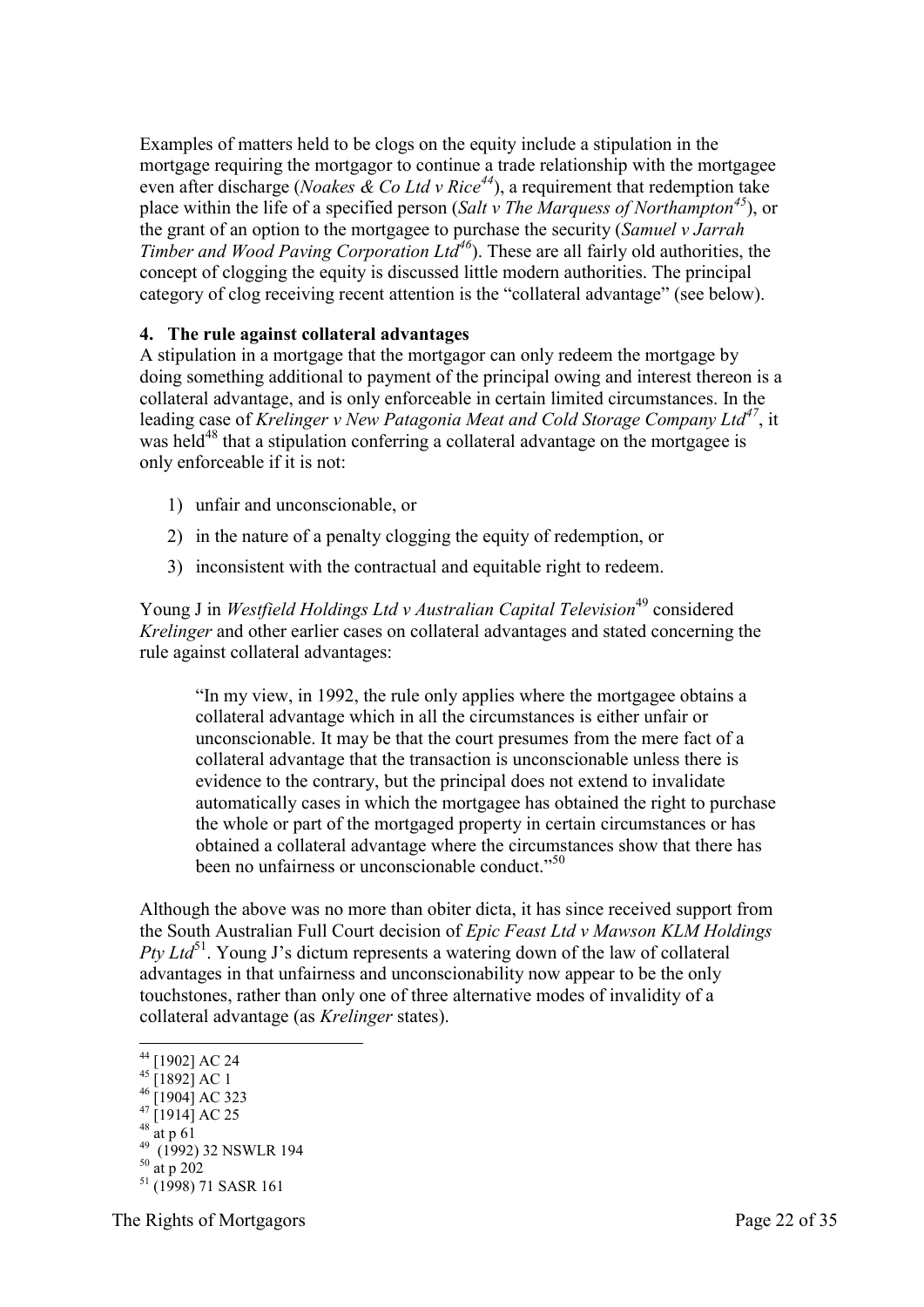*Quint v Robinson*<sup>52</sup>, although citing *Krelinger*, does not in any way contradict that case nor "water down" the rule against collateral advantages.

#### <span id="page-22-0"></span>**5. Damages for early repayment a clog?**

Although the mortgagee cannot exclude by contract the statutory right of early redemption conferred by s 93 of the Conveyancing Act, the mortgagee is free to include in the mortgage an alternative contractual right of redemption on such terms as the mortgagee sees fit. No issue of a clog can arise, because if the mortgagor finds the contractual provision for early redemption to be unattractive, the mortgagor can instead exercise the statutory right.

#### <span id="page-22-1"></span>**6. Damages for late repayment, a clog, penalty or collateral advantage?**

In *Cityland and Property (Holdings) Ltd v Dabrah*<sup>53</sup>, Goff J was dealing with a case in which the sum of 2,900 pounds was borrowed for 6 years without any interest being specified but with the specification that the sum of 4,553 pounds would be repaid instead of merely the repayment of the 2,900 pounds originally borrowed. Although no interest was specified in the mortgage, the mortgagee claimed in the proceedings 5% per annum interest since default. The judge quoted at great length from *Krelinger v New Patagonia Meat and Cold Storage Company Ltd*<sup>54</sup>, concluding with the following passage from p 61 of that decision:

"… there is now no rule in equity which precludes a mortgagee, whether the mortgage be made upon the occasion of a loan or otherwise, from stipulating for any collateral advantage, provided such collateral advantage is not either (1) unfair and unconscionable, or (2) in the nature of a penalty clogging the equity of redemption, or (3) inconsistent with or repugnant to the contractual and equitable right to redeem."

His Honour then noted and adopted<sup>55</sup> the statement in Halsbury's Laws of England as follows:

"… but a contract for payment to the mortgagee of a bonus in addition to the sum advanced is valid if the bonus is reasonable and the contract was freely entered into by the mortgagor."

His Honour then embarked on enquiry as to whether the premium of 57 per cent in the case before him could be classed either as "unfair and unconscionable" or "unreasonable". In this regard his Honour noted:

"I do not think it is really open to the plaintiffs to justify this premium as being in lieu of interest because they claim interest on the aggregate of the loan and the premium; but even if it should be, then, taking the mortgage as a six-year mortgage… it would still represent interest at 19 per cent., which is out of all proportion to any investment rates prevailing at the time. Moreover, it was

-

<sup>&</sup>lt;sup>52</sup> (1985) 3 NSWLR 398

 $^{53}$  [1968] Ch 166

 $^{54}$  [1914] AC 25

 $^{55}$  at p 180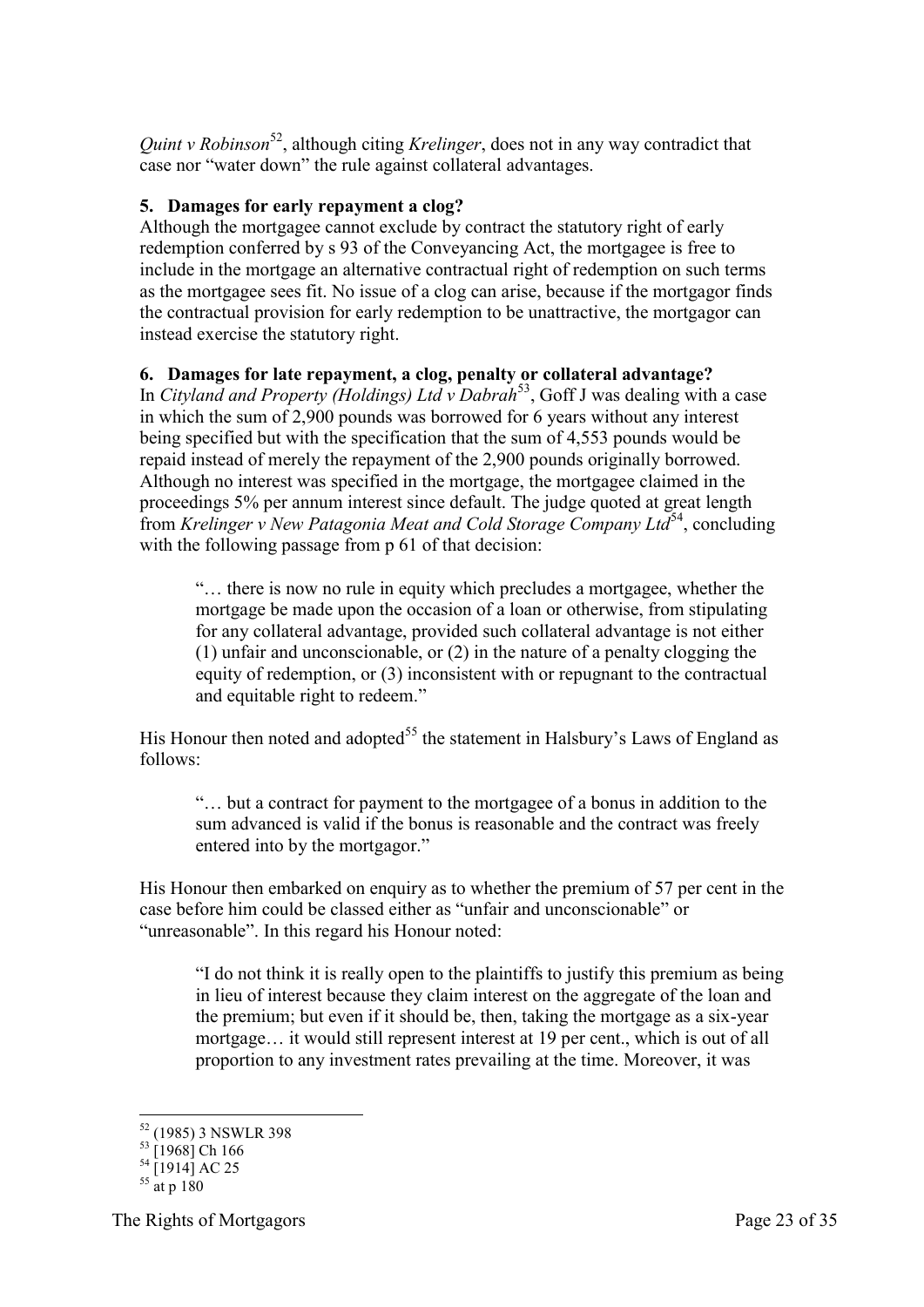expressly provided by the charge that, on default, the whole should immediately become payable."<sup>56</sup>

His Honour went on to note that the loan was secured "with a reasonable margin" and then stated that although the mortgagees "would have been entitled to charge a higher rate of interest than the normal market rate, or a reasonable premium comparable therewith, but nothing like the extent of 19 per cent looked at as an interest rate, or 57 per cent looked at as a capital sum". His Honour then set aside the entirety of the premium, although he then allowed the mortgagee to claim interest at 7 % per annum in lieu.

In *Multiservice Bookbinding Ltd v Marden<sup>57</sup>*, the test of "unreasonableness" was rejected in favour of the test of "unfair and unconscionable", and Browne-Wilkinson J stated:

"In my judgement there is no special rule applicable to contracts of loan which requires one to treat a bargain as having been unfairly made even where it is demonstrated that no unfair advantage has been taken of the borrower… However, if, as in the *Cityland* case [1968] Ch 166, there is an unusual or unreasonable stipulation the reason for which is not explained, it may well be that in the absence of any explanation, the court will assume that unfair advantage has been taken of the borrower."<sup>58</sup>

His Honour then decided that the clause before him was not unfair and unconscionable, as it involved indexing the amount to be repaid to the exchange rate of the Swiss franc "as a lender of money is entitled to insure that he is repaid the real value of his loan"<sup>59</sup>

Both of the above cases concentrated on the question of the voidability of premiums as collateral advantages. Other cases have, however, concentrated on the penalty aspect of such clauses.

In *Wanner v Caruana*<sup>60</sup>, Street CJ considered whether a clause in a mortgage requiring, in the event of default, not only all principal to be immediately repaid but also an amount equal to interest on the unexpired period of the loan. His Honour noted:

"The lumping together of unaccrued interest, and the imposition upon the mortgagors of the burden of making that payment, appears to me to bear no relationship whatever to the loss which the mortgagees might suffer by reason of the mortgage falling in and the mortgage debt being repaid to them prior to the expiration of the six-year term… The present mortgage has, in this respect, the hallmarks of a stipulation *in terrorem* designed to force the mortgagors to

-<sup>56</sup> at p 180-1

<sup>57</sup> [1979] 1 Ch 84

 $58$  at p 111

 $^{59}$  at p 111

<sup>60</sup> [1974] 2 NSWLR 301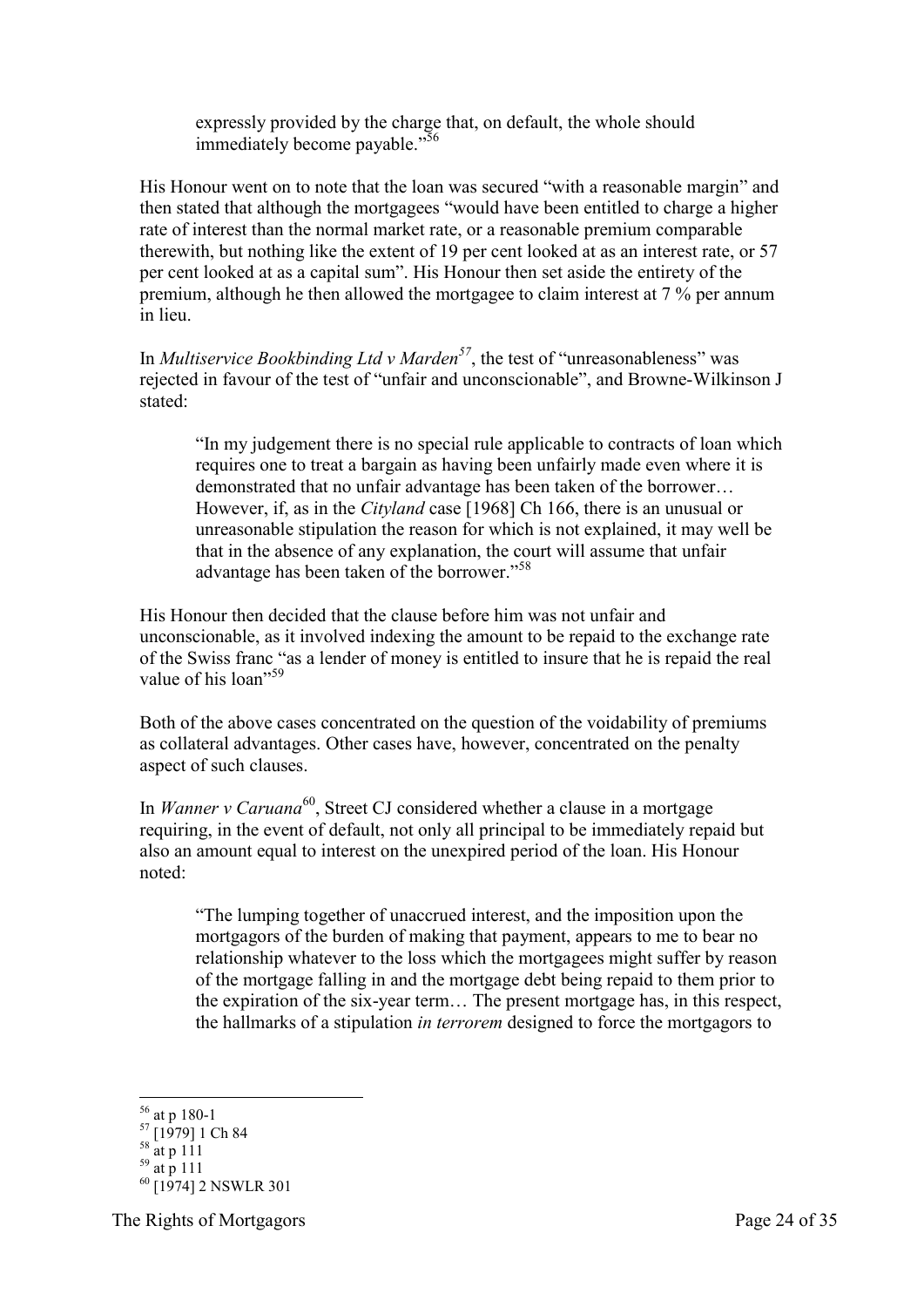adhere to their bargain, and I do not see that this provision has any of the ingredients of a genuine pre-estimate."<sup>61</sup>

In *O'Dea v Allstates Leasing System (WA) Pty Ltd*<sup>62</sup> (a penalty case not involving a mortgage but rather a lease), the High Court cited *Wanner* with approval<sup>63</sup>. Wilson, J identified the crucial question to be asked in penalty cases as follows:

"In essence the task of the court in such a case is to discern the true intention of the parties: is the clause under challenge a genuine pre-estimate of damage, or is it a penal sanction imposed on the observance of the agreement by the lessee."<sup>64</sup>

In *Guardian Mortgages v Miller*<sup>65</sup> there was a liquidated damages clause charging \$15,000 for late discharge. Wood CJ held:

"In circumstances of a contract which provided for a loan for one month, which attracted a default interest rate of 14.5% for one month, which provided for the mortgagor to pay to the mortgagee, all of the costs and expenses incurred by it as a result of any default, including administrative and legal costs on an indemnity basis, as well as interest upon those costs and expenses…and which also permitted the mortgagee to a charge over any other eal property owned by the Defendant, this provision can only be viewed an unjust penalty."

It might be thought to follow from a fusion of the principles in the above cases that a liquidated damages clause in a mortgage will not be struck down as a penalty or as a collateral advantage provided that it is a genuine pre-estimate of the loss the mortgagee is likely to suffer in the event of default; that a clause which does no more than ensure that a lender receives a rate of interest appropriate to the risk the lender is taking will not be struck down, and neither will a clause that merely seeks to preserve for the lender the value of his loan in real terms; that a clause that imposes an unusual obligation on the borrower that seems penal on its face may well be struck down unless the clause contains an explanation showing it in truth to be a reasonable preestimate of loss.

#### <span id="page-24-0"></span>**7. Extinguishing the equity of redemption**

Extinguishment of the equity of redemption is known as "foreclosure". Under Old System Title, a mortgagee commenced foreclosure proceedings to extinguish the equity of redemption. Foreclosure involved the court giving the mortgagor six months to pay the mortgage debt, in default of which the equity of redemption would be extinguished and the mortgagee could retain the security as owner.

This mortgagee's right has, however, largely been lost under the Torrens System, as now foreclosure can only be applied for under s 61 of the Real Property Act, which requires not only a six month default but also the occurrence of a mortgagee sale that

<sup>-</sup> $61$  at p 305-6

<sup>&</sup>lt;sup>62</sup> (1983) 152 CLR 359

 $63$  at p 371

 $64$  at p 378

<sup>&</sup>lt;sup>65</sup> [2004] NSWSC 1236 16 December 2004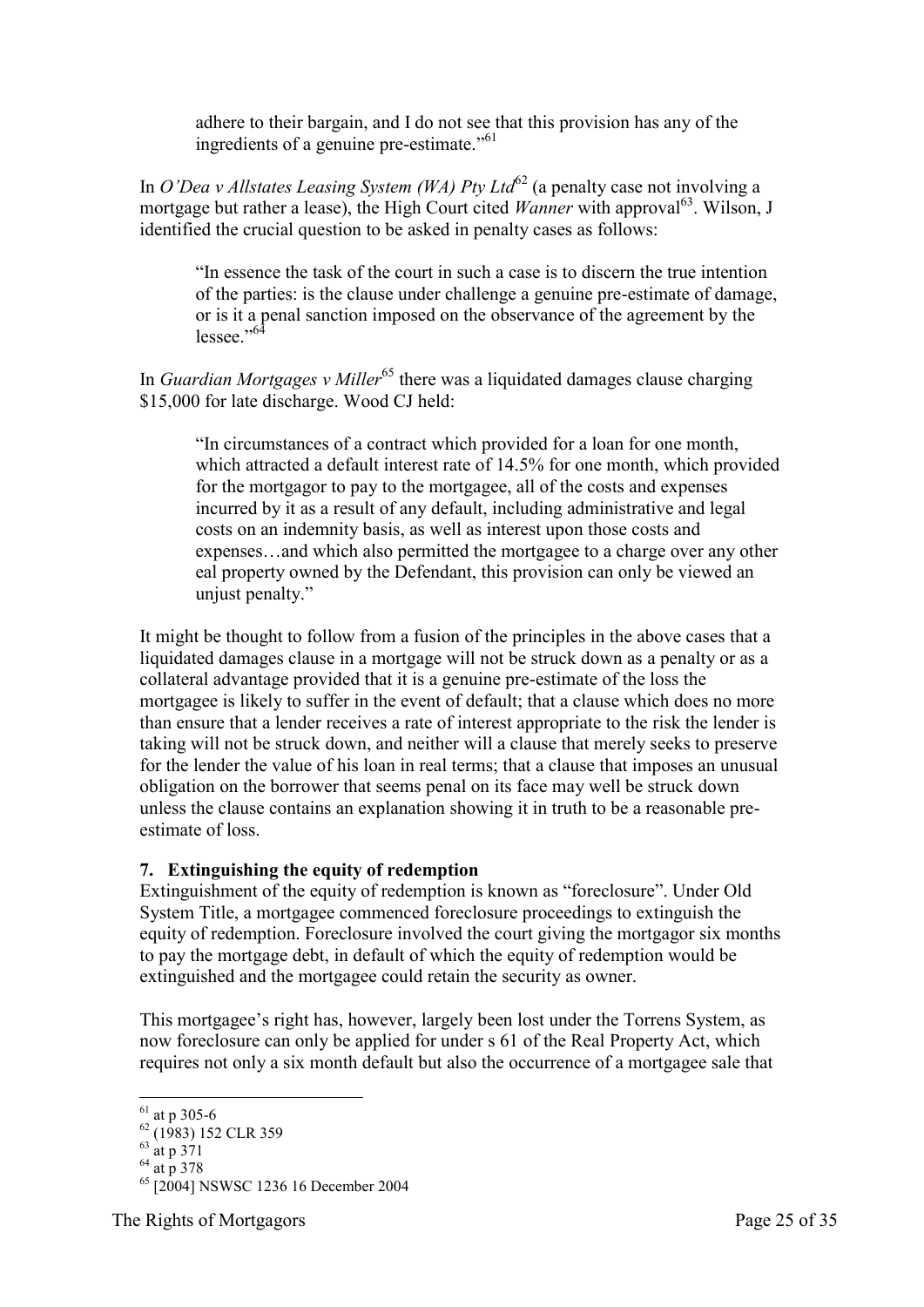has failed due to insufficient money being offered to repay the mortgage debt. Even if the requirements of s 61 are met, however, the Registrar-General retains the discretion to refuse to grant foreclosure but to require a further attempt at sale be made in accordance with the Registrar-General's directions.

#### <span id="page-25-0"></span>**8. Redemption where the mortgagee cannot be located**

In the event the mortgagee cannot be located, s 98 of the Conveyancing Act operates to provide a mechanism for redemption by the mortgagor. Section 98(1) states:

"Where land is subject to a mortgage and the person empowered to reconvey the land or, where the land is under the provisions of the *Real Property Act 1900* , to execute in respect thereof a discharge referred to in section 65 of that Act, is out of the jurisdiction, cannot be found or is unknown, or if it is uncertain who that person is, the court may, upon the application of the person for the time being entitled to redeem the mortgaged land, determine in such manner as the court thinks fit whether or not all amounts due under the mortgage have been paid and, if not, the amount thereof outstanding."

After making that determination, if the mortgagor pays into court all the monies the court finds are owing under the mortgage, the court will issue a certificate of compliance under subsection (1F), and then the mortgagor may produce that certificate to the Registrar-General under subsection (4A) and then cause the Registrar-General to amend the register to remove the notation recording the mortgage.

### <span id="page-25-1"></span>**I. The right to accounts**

#### <span id="page-25-2"></span>**1. An equitable remedy**

Historically, both equity and common law have provided accounting remedies, but the common law action has now effectively been entirely superseded by the equitable remedy. Equity will provide this remedy when necessary to give effect to an equitable right, or in aid of a common law right.

There are a large number of categories in which equity will order accounts, but most have little or no bearing on loan transactions. Relevantly, however, equity will order accounts when the court considers it too complicated to determine what monies are owed by one person to another without the taking of such accounts (in other words, that the account is too complicated to settle at law). Mutual accounts, where there are receipts and payments on both sides, are one instance where equitable accounting may be considered necessary, and this is usually applicable to a mortgage transaction.

#### <span id="page-25-3"></span>**2. The modern procedure**

Accounting is most commonly seen in relation to a mortgage transaction in the context of redemption proceedings. Such proceedings arise when the mortgagor wishes to redeem the mortgage and offers to pay out the monies owing, but disputes the discharge figure presented by the mortgagee and refuses to pay it. In such a situation the mortgagor may approach the Supreme Court for an injunction to seek to compel the mortgagee to discharge mortgage. If that suit is brought in circumstances where there is a real dispute as to the amount owing, then this will be resolved by way of taking accounts. In many cases the mortgage will be discharged, with any disputed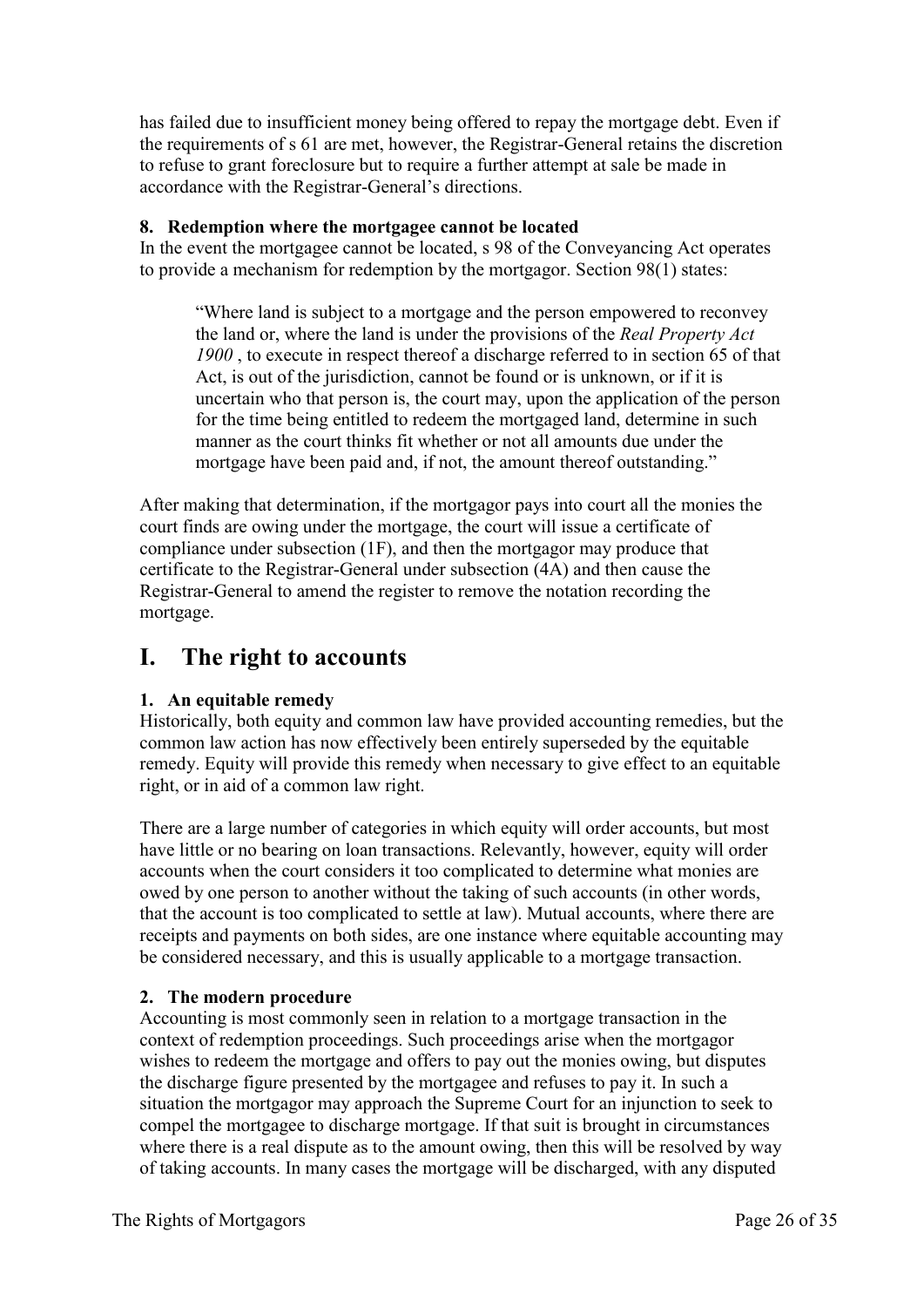monies being paid into court along with additional monies to function, in effect, as security for the mortgagee's costs of the accounting process: see *Project Research Pty Ltd v Permanent Trustee of Australia Ltd<sup>66</sup>* .

Accounting is usually conducted by way of an order directing the mortgagee to put on affidavit evidence of the correct state of the accounts, followed by affidavits being prepared on behalf of the mortgagor raising the mortgagor's contentions as to the true state of account. The matter is then placed before a Master for hearing to resolve the differences between the two cases. If the primary area of dispute is legal costs claimed by the mortgagee, the court may instead appoint a costs assessor as a referee and refer the matter to the costs assessor to report as to what legal costs the mortgagee can reasonably claim- this was the procedure adopted by Santow J in *Pangas v Permanent Trustee Australia Ltd*<sup>67</sup> .

After a Master has determined the true state of accounts (either with or without the assistance of a referee's report on the subject), consequential orders will be made, such as for monies to be paid out of court in accordance with that determination or for one party to pay the other the net balance owing.

#### <span id="page-26-0"></span>**3. Disputes over legal costs**

The most common contention when it comes to the taking of accounts are mortgagee's legal costs. Mortgagees can place themselves in a relatively strong position on the question of legal costs by including in the mortgage or the memorandum thereto not only an express provision that costs are recoverable on an indemnity or on a solicitor and own client basis (the two expressions are effectively equivalent for this purpose), but also setting out the rates that will be charged for legal work. The only remaining question then will be whether some costs are not claimable by the mortgagee by reason of the mortgagee having acted improperly in incurring those costs, such as, for example, by mistakenly and/or prematurely commencing legal proceedings.

#### <span id="page-26-1"></span>**4. Accounts after discharge**

In *Hartl v Cowen*<sup>68</sup>, the Queensland Supreme Court looked at the question of when it was appropriate to order accounts after discharge of the mortgage. In that case the mortgagor had paid all the monies demanded by the mortgagee and the mortgage had then been discharged, but the mortgagor claimed that an overpayment had been made. The mortgagor then commenced proceedings for an account with respect to all dealings between the mortgagor and mortgagee. Williams AJ stated:

"I have not been able to find any case (nor was I referred to any by counsel) where either under the general law or under the Torrens System, a mortgagor was held entitled after redemption to an account in order to determine what amount, if any, was recoverable from the mortgagee as constituting an overpayment. However, there would undoubtedly be situations where it was appropriate to order an account (for example, if fraud was alleged), and I have no doubt that the "mortgagor" after redemption would not be without remedy. But the cases suggest that where the extent of the alleged overpayment is

<sup>-</sup><sup>66</sup> (1990) 5 BPR 11225

 $^{67}$  (2000) BC200000879

 $68$  [1993] 2 OdR 633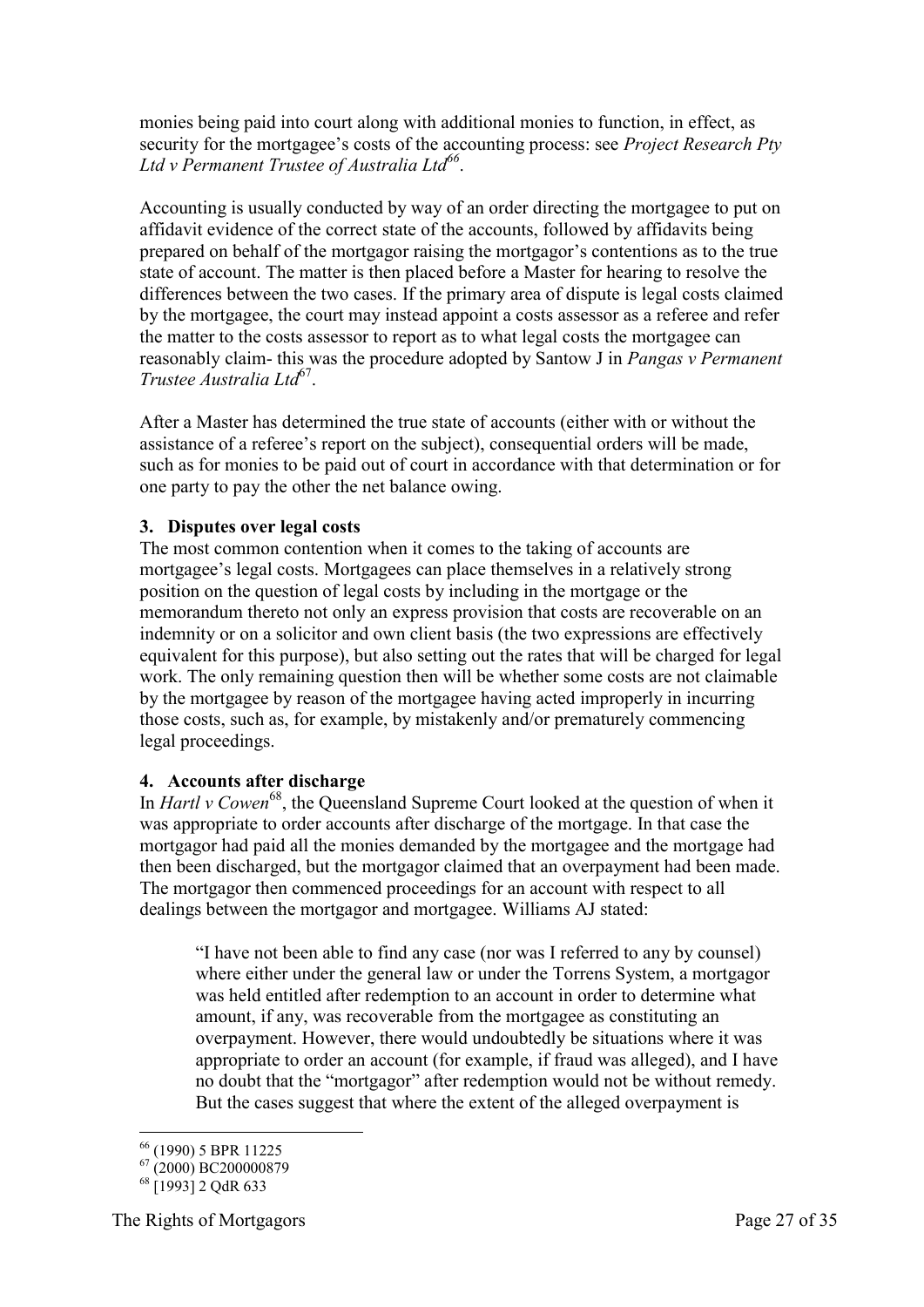known the appropriate remedy is an action for money had and received… Here the plaintiff mortgagor is able to particularise the amounts which he claims were not lawfully payable to the mortgagee pursuant to the terms of the mortgage, and in such a situation it is inappropriate to order that an account be taken. The real question is whether or not those items are recoverable." <sup>69</sup>

Although *Hartl* has been cited as an authority for the proposition that an account is not appropriate after discharge in relation to an overpayment, the case does not in truth support such a general proposition. The principle expounded by *Hartl* is rather that if the alleged overpayment can be particularised without the need of an account to ascertain its quantum, then it is inappropriate to order an account. In *Hartl* the main subject of dispute was whether a "procuration fee" of \$1,725 was properly payable to the mortgagee.

## <span id="page-27-0"></span>**J. The right to seek an order that the property be sold**

#### <span id="page-27-1"></span>**1. Section 103 of the Conveyancing Act**

S 103 of the Conveyancing Act materially provides as follows:

- (1) Any person entitled to redeem mortgaged property may have an order for sale instead of for redemption in any proceedings instituted by the person ….
- (2) In any proceedings, whether for foreclosure, or for redemption, or for sale …the Court, on the request of the mortgagee or person whose land is subject to the charge, or of any person interested …. may direct a sale of the mortgaged or charged property on such terms as to the Court may seem just….
- (3) In any proceedings instituted by … a person whose land is subject to a charge … the Court may…. direct the plaintiff to give such security for costs as the Court thinks fit….
- (4) … the Court may direct a sale without … determining the priorities of incumbrancees or mortgagees, ….

In *Yarrangah Pty Ltd v National Australia Bank Ltd*<sup>70</sup>, Young J held that s103 of the Conveyancing Act was not applicable to Real Property Act land (by reason of s 90 of the Conveyancing Act which limits the application of sections in Part 7 Division 1 of the Conveyancing Act). His Honour considered, however, that there was an inherent power in a Court of Equity to make orders analogous to those provided for in s 103. This proposition has since been confirmed in *Guardian Mortgages v Miller*<sup>71</sup>.

Section 103 (and presumably also the inherent power of the court) allows persons including the mortgagor, the mortgagee, and probably also subsequent mortgagees to seek judicial sale of mortgaged land. The court has power to determine the terms of the sale and who is to sell the property.

-

 $69$  at p 638

 $70^{a1}$  (1999) 9 BPR 17,061

<sup>71</sup> [2004] NSWSC 1236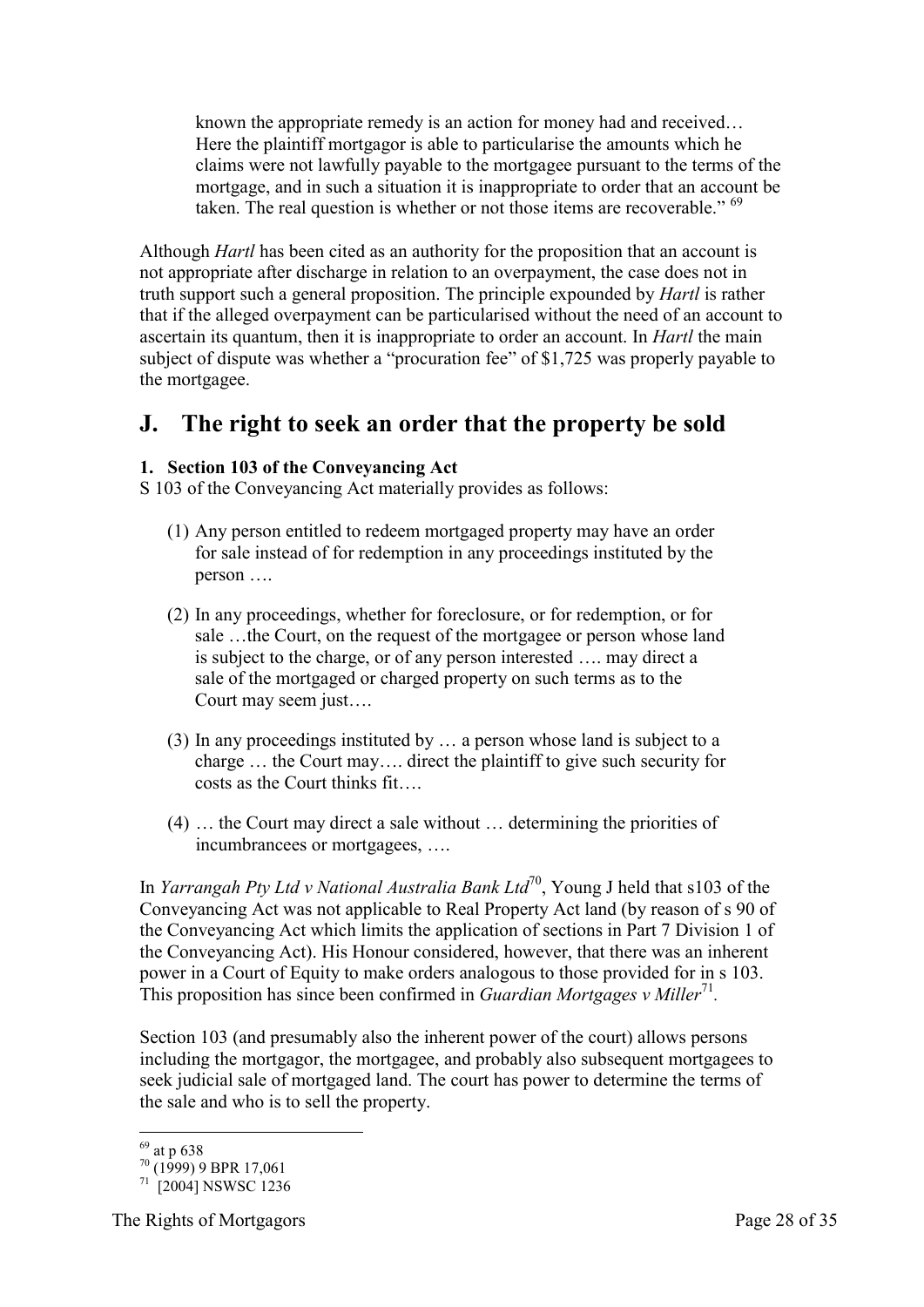There is no requirement for the court to choose the mortgagee as the court's agent for sale of the security. In *Guardian Mortgages v Miller,* Wood CJ at CL in the course of exercising the court's inherent power to order judicial sale considered "whether, instead of appointing the Plaintiff as the Court's agent for sale, I should appoint an independent receiver" instead of the mortgagee. His Honour, however, rejected the appointment of a receiver in the circumstances that the mortgagor in that case had expressed a preference for the mortgagee as the agent so as to save costs.

The likely wastage of costs by the appointment of a receiver is an important consideration in any case that is likely to dispose a court to favour the appointment of the mortgagee. Further, almost always the mortgage gives a contractual power for the mortgagee to sell the property and hence the mortgagor can raise no objection to that course, and it might further be said that the mortgagee would be compelled to accept less than its contractual rights if forced to act through the medium of a Receiver. It is probably for these reasons that the recent practice of the Supreme Court of NSW in ex parte judicial sale orders sought by equitable mortgagees in default of appearance by the mortgagor has been always to appoint the applicant mortgagee to sell the property rather than any other person. It is possible, however, that the court may depart from this practice in the case of a suit brought by a mortgagor where there is evidence that the mortgagee is likely to sell the property at a lower value than an independent third party.

In *Yarrangah*, Young J noted that exercising the court's inherent power at the behest of the mortgagor to order judicial sale:

"…is one to be exercised in the special case. It is not to go against the normal procedures of permitting the mortgagee under its statutory or contractual power wide liberty to conduct the sale and, indeed, on analogy with s 103 of the Conveyancing Act, it would seem that where the mortgagee's sale is actively proceeding the equitable power should not ordinarily be exercised."<sup>72</sup>

#### <span id="page-28-0"></span>**2. Where there is likely to be a shortfall**

*Palk v Mortgage Services Funding Plc<sup>73</sup>* is an English Court of Appeal case concerning the English equivalent of s 103 of the Conveyancing Act (being s 91of the Law of Property Act 1925). In that case the mortgagee obtained an order for possession of the security property, but as the likely sale price of the land was less than the amount needed to discharge the mortgage the mortgagee proposed to postpone sale of the land in the hope of market prices rising, intending to lease the property on short term leases in the interim. The evidence was, however, that the expected annual rental of the property would be significantly less than the amount of interest that would accrue on the loan per annum. The Court found that although the court had a wide discretion under the section as to whether or not it made orders, that discretion had to be exercised judicially. It was then held that the interests of justice dictated an order for judicial sale, given that there was such a high likelihood of the mortgagor suffering by the postponement that the mortgagee's proposed actions were oppressive to the mortgagor.

<sup>-</sup> $^{72}$  at p 17,065

 $73$  [1993] Ch 330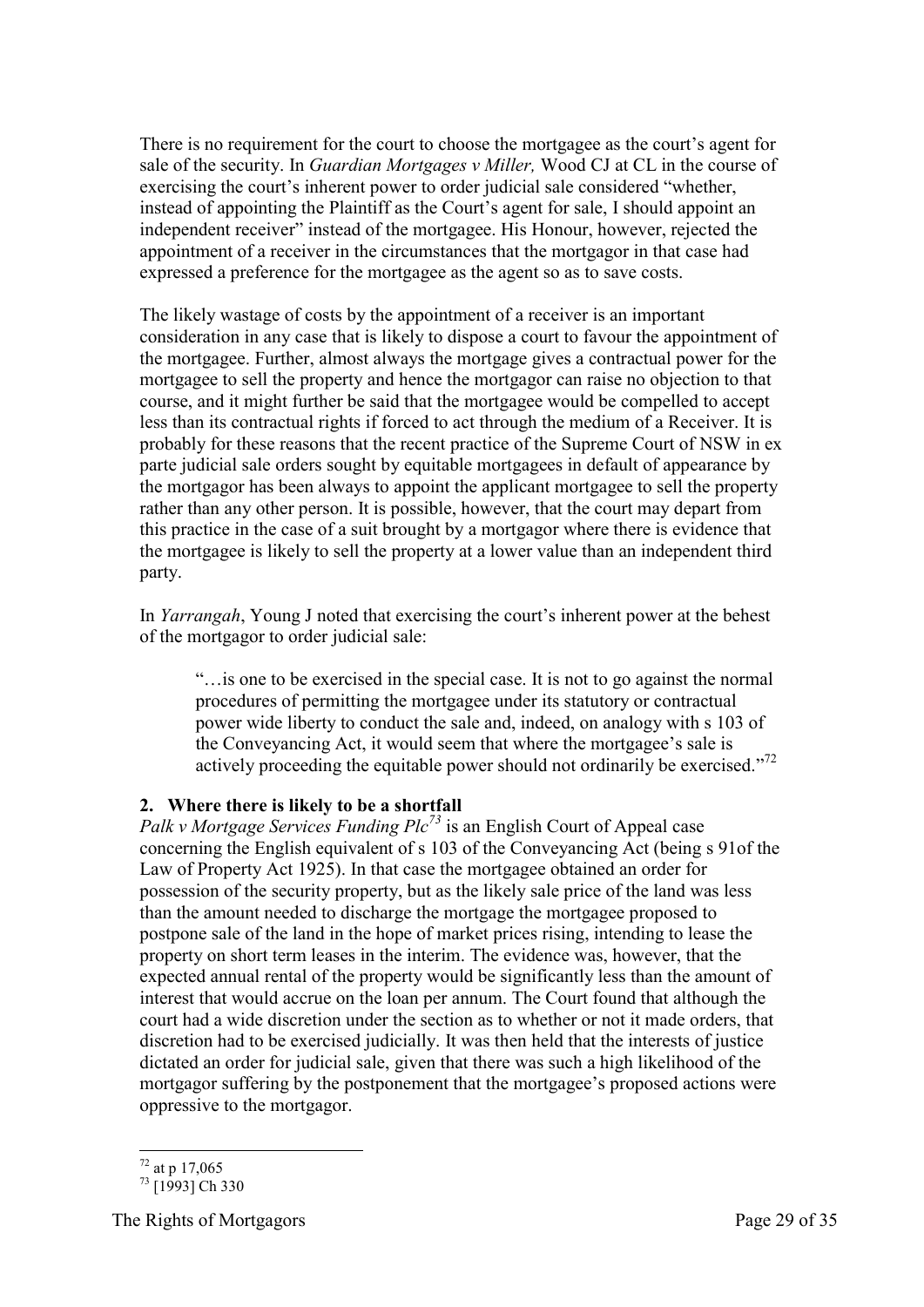*Palk* was cited in the Western Australian case of *Sandgate Corp v Ionnou Nominees<sup>74</sup>* , a case in which orders were made pursuant to the Western Australian equivalent of s 103 of the Conveyancing Act (s 55 of the Property Law Act 1969, which was found to apply to Torrens Title land in Western Australia, distinguishing *Yarrangah* in this regard) for judicial sale of a vineyard. In that case there were 108 registered mortgagees as well as other persons claiming an equitable interest in the security land, and it was held that the disputes between these persons were such that "utter confusion" reigned and it appeared that years would be required to resolve those disputes. In the circumstance that the vineyard needed ongoing maintenance or else its value would be greatly diminished and in the circumstance that an immediate sale was likely to satisfy the claims of at least all the registered mortgagees, the court exercised its discretion and made the judicial sale orders sought.

In the earlier Western Australian case of *Jones v Evans*<sup>75</sup> (in which the question of the applicability of s 55 of the Property Law Act was sidestepped), the mortgagors sought an order for judicial sale of the security pending the determination of proceedings between the mortgagees and mortgagors concerning the validity of the mortgage, so that new premises could be purchased in lieu of the existing security, with the balance of funds paid into court. The court noted, however, the great differences between the case before it and *Palk*, and dismissed the mortgagor's application, branding it as "totally misconceived".

# <span id="page-29-0"></span>**K. The right to a s57(2)(b) Notice**

#### <span id="page-29-1"></span>**1. When is a notice required?**

We can speak colloquially of the mortgagor having a right to a notice under s57(2)(b) of the Real Property Act before power of sale is exercised. Technically the power of sale does not arise until s57(2)(b) has been complied with. A mortgagee must serve a notice under the section (and to have the notice expire unfulfilled) if the mortgagee wishes to exercise its power of sale or to accelerate repayment of the principal of a loan secured by a mortgage.

#### <span id="page-29-2"></span>**2. Non-monetary defaults**

The only exception is with respect to defaults not "relating to the payment, in accordance with the terms of the mortgage or charge, of any principal, interest, annuity, rent-charge or other money", as notices in relation to such defaults can be dispensed with pursuant to s 58A of the Real Property Act (and notice dispensing provisions are usually included in mortgages).

The High Court in *Bevham Investments Pty Ltd v Belgot Pty Ltd*<sup>76</sup> considered what was the ambit of the expression "other money" in s 57 (2) for the purpose of considering when a notice was required to be served and in what situations s 58A might operate. The Court found that the expression included any default in respect of the payment of any money under the mortgage, including pecuniary obligations of the mortgagor under the mortgage to third parties such as the obligation to pay rates and

<sup>-</sup><sup>74</sup> (2000) 22 WAR 172

 $^{75}$  (1999) BC9908244

<sup>76</sup> (1982) 149 CLR 494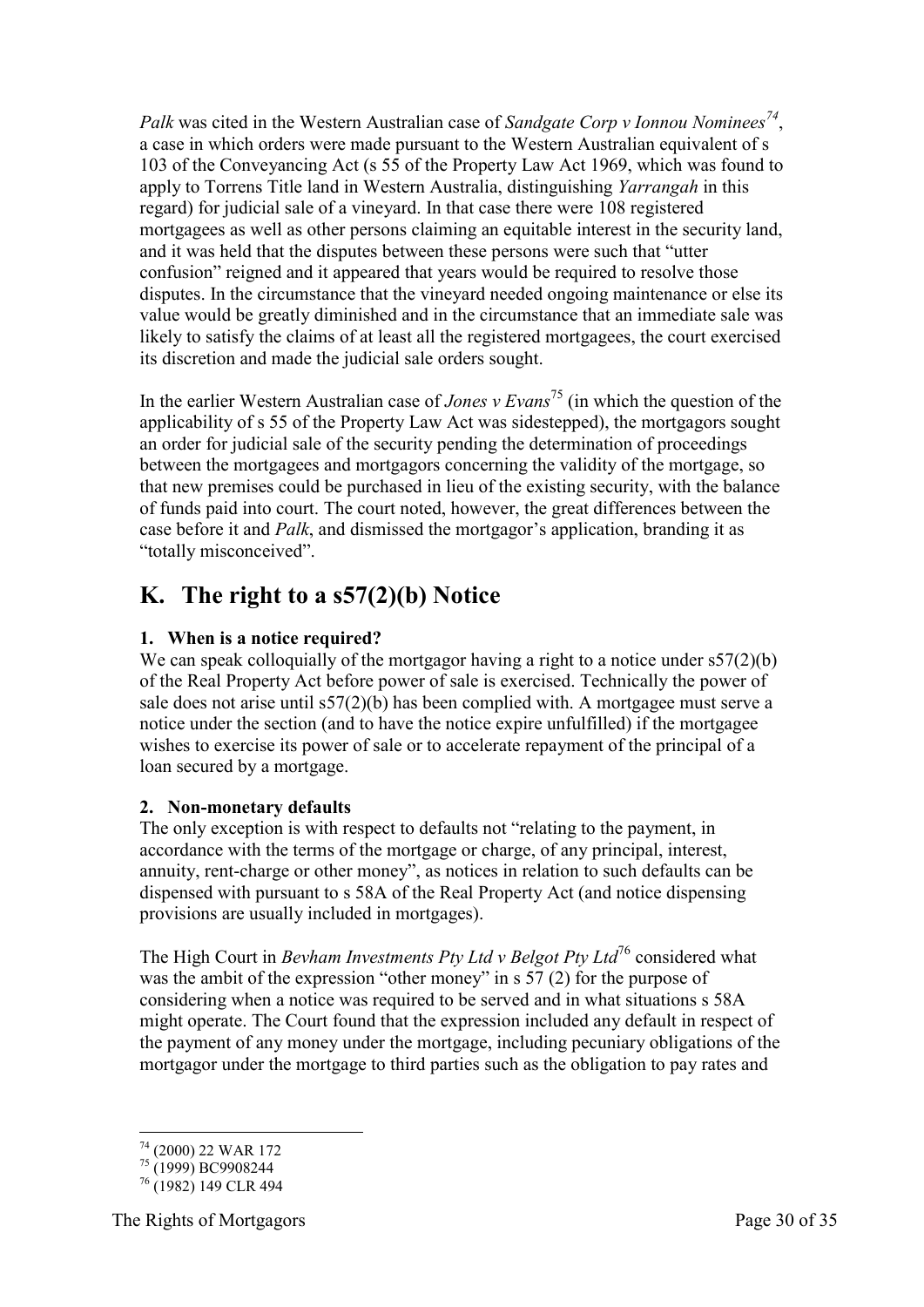taxes. As Gibbs CJ reasoned with respect to a covenant in the mortgage requiring the payment of rates and taxes<sup>77</sup>:

"(1) there is a personal covenant by the mortgagor in the mortgage to pay them, which gives the mortgagee a personal remedy which he otherwise lacked; (2) breach of the covenant may result in the whole of the principal and interest becoming payable; and (3) the mortgage enables the mortgagee by paying the rates and taxes to make them effectively principal moneys which are then secured in the "strict" sense of the term on the property."

#### <span id="page-30-0"></span>**3. Not required before possession proceedings are commenced**

There is no need to serve a s  $57(2)(b)$  notice as a prior to taking possession or commencing proceedings for possession: *Silkdale Pty Ltd v Long Leys Co Pty Ltd*<sup>78</sup> .

#### <span id="page-30-1"></span>**4. A power of sale having arisen through service of the notice can be waived**

A notice validly given may not be withdrawn without the consent of the mortgagor. It may however be waived by conduct on the part of the mortgagee which shows that the mortgagee does not intend to rely on the breach specified in the notice. In *Morton v Suncorp Finance Ltd<sup>79</sup>*, Glass, Mahoney and McHugh JJA accepted the principal as stated in *Barns v Queensland National Bank Ltd*<sup>80</sup>, that a power of sale, once having arisen, can come to an end because of the conduct of the mortgagee. This principle was cited positively also in *National Mutual Royal Bank v PJ Turnbull*<sup>81</sup>.

#### <span id="page-30-2"></span>**5. Proper service**

A s 57(2)(b) notice must be served in a manner authorised by s170 of the *Conveyancing Act*. It may not be sufficient service of the notice, however, if the mortgagee knows that the mortgagor is not in residence on the mortgaged property when the notice is left there. See *Swervus v Central Mortgage Registry of Australia*  Pty Ltd<sup>82</sup>.

#### <span id="page-30-3"></span>**6. Validity of notices**

If the notice is not valid, either due to defective service or invalidity in the text, then the notice is not effective to allow an exercise by the mortgagee of its power of sale or of its contractual powers to accelerate the principal on default.

A notice of default under this section should be construed in the same way as a notice to a lessee pursuant to s. 129 of the Real Property Act: *Mir Bros Projects Pty Ltd v 1924 Pty Ltd<sup>83</sup>*. As the right to sale is considered a very drastic remedy, it is considered essential for the due protection of borrowers that the conditions of its exercise should be strictly complied with. The notice should identify the covenant, agreement or condition in respect of the observance of which the mortgagor is alleged to have made default. A notice which merely incorporates the terms of the section (by demanding that any default be rectified but not particularising the alleged default or

<sup>&</sup>lt;u>.</u>  $^{77}$  at p 359

 $78^{a1}$  (1991) 5 BPR 11,512

 $^{79}$  (1987) 8 NSWLR 325

 $80 (1906)$  3 CLR 925

<sup>&</sup>lt;sup>81</sup> by Rogers CJ in SC (NSW), Commercial Division, unreported, 7 March 1990, BC9002672

 $82$  SC(NSW), Young J, unreported, 17 September 1987, BC8701145

<sup>&</sup>lt;sup>83</sup> [1980] 2 NSWLR 907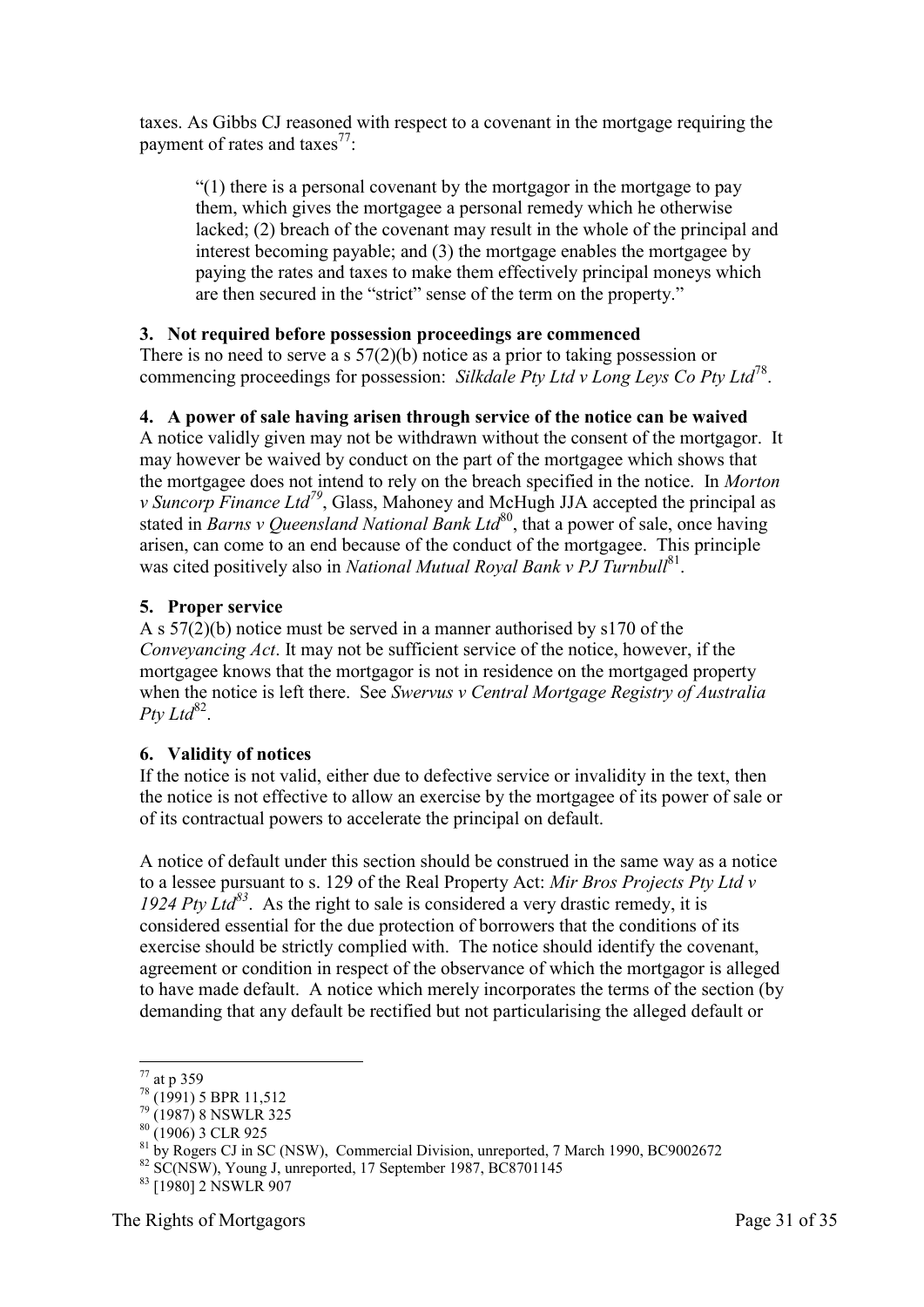defaults) is insufficient: see *Mediservices International Pty Ltd v Stocks & Realty (Security Finance) Pty Ltd*<sup>84</sup>.

The principles enunciated in *Mediservices* were also applied in *Manton v Parabolic Pty Ltd*<sup>85</sup> where Young J considered the issues of notice and stated that sections 57 of the *Real Property Act* and section 111 of the *Conveyancing Act* were virtually identical except that any notice given under section 57 of the *Real Property Act* must specify "that it is a notice pursuant to s  $57(2)(b)$  of the Real Property Act, 1900" (whilst a s 111 notice must refer to s 111). This principle was followed in *Scarel v City Loan & Credit Corp Pty Ltd<sup>86</sup>* which in turn was approved by the NSW Supreme Court in *Silkdale Pty Ltd v Long Leys Co Pty Ltd*<sup>87</sup> and *Websdale v S & JD Investments Pty Ltd*<sup>88</sup>.

The notice must specify the default alleged and which is required to be remedied. If money is due, it is not necessarily bad to overstate the amount allegedly due. The issue was considered by Waddell CJ in Eq in *Clare Morris Ltd v Hunter BNZ Finance Ltd*<sup>89</sup> . In that case his Honour cited the decision of the High Court in *Bunbury Foods Pty Ltd v National Bank of Australasia Ltd*<sup>90</sup> where it was said, obiter dicta:

"Even a notice given to the mortgagor by the mortgagee as a condition precedent of a power of sale is not rendered invalid because it demands payment of more than is due."

Waddell CJ cited also the consideration by the Full Court of the Queensland Supreme Court in *Clarke v Japan Machines (Australia) Pty Ltd*<sup>91</sup> and His Honour citied the comments by Campbell J where Campbell J noted that *"*An error in specification of the appropriate sum will not be the end of the matter….*"*. However, Waddell CJ in *Clare Morris* (supra) was critical that the s. 57 notice in the case before him did not identify whether the amount to be paid was for principal, interest, annuity, rent charge or other money in respect of which the Plaintiff was claimed to have made a default. His Honour also noted that strict compliance with the subsection was necessary as held by the High Court in *Bevham Investments Pty Ltd v Belgot Pty Ltd*<sup>92</sup>. Waddell CJ thus concluded that:

"..there is a prima facie case that the amount claimed is considerably in excess of that actually due and there is evidence raising a prima facie case of an implied refusal to accept any less. In these circumstances there is, I think, a prima facie case that the s.57 notice is invalid on the ground that the amount claimed is substantially more than that due."

-

<sup>&</sup>lt;sup>84</sup> [1982] 1 NSWLR 516

 $85 \frac{13821}{1385}$  2 NSWLR 361

 $86 (1986)$  4 BPR 9226

 $87 (1995)$  7 BPR 14,414

<sup>&</sup>lt;sup>88</sup> (1991) 24 NSWLR 573

<sup>89</sup> SC (NSW), unreported, 21 April 1988, BC8802005

<sup>&</sup>lt;sup>90</sup> (1984) 153 CLR 491 at 504

 $91$   $\overline{1984}$  1 QdR 404

 $92$  (1982) 149 CLR 494 at 501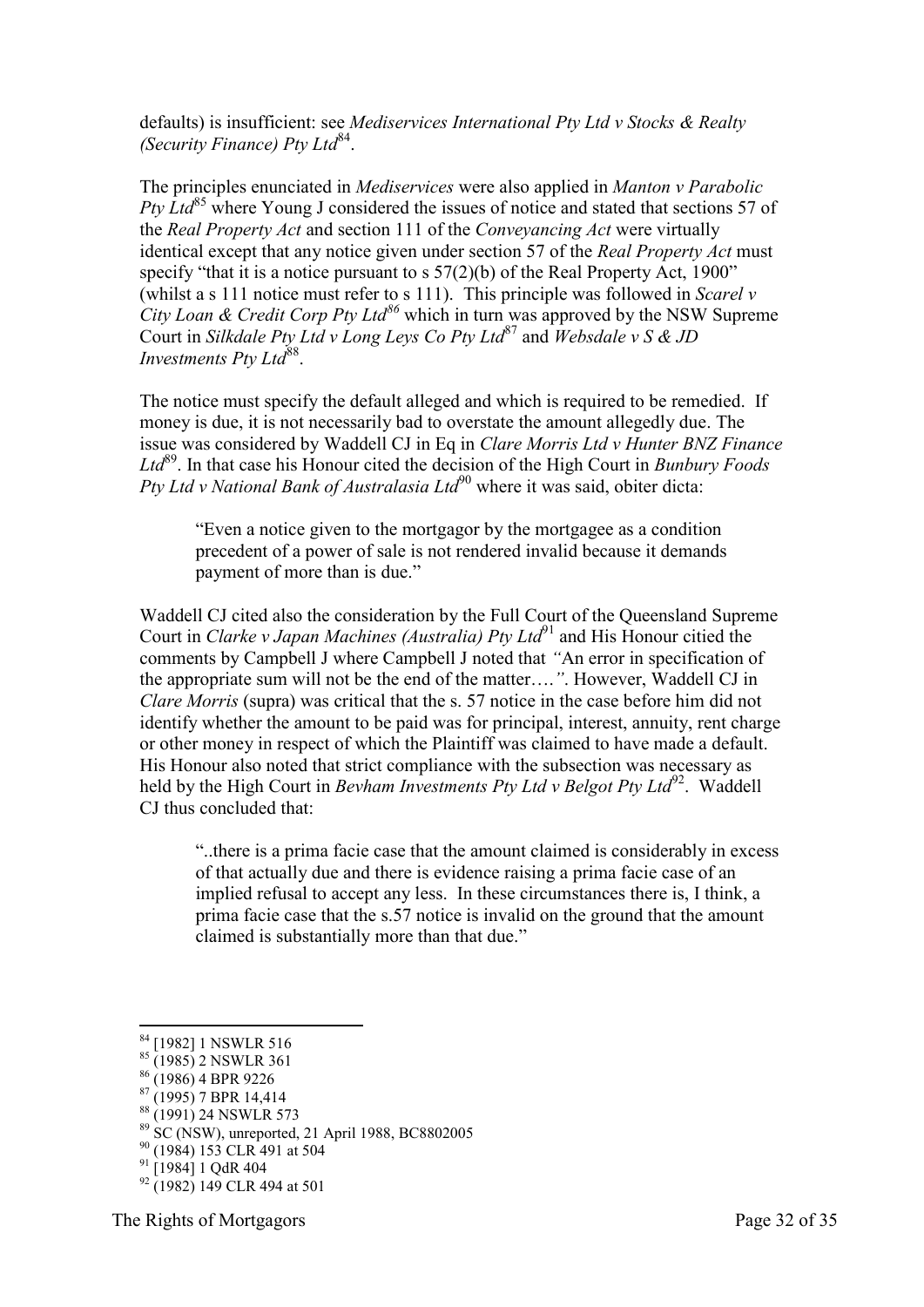In *Manton*, Young J stated that "There have been a series of cases dealing with the significance of a misstatement in a notice under s.111 of the amount which needs to be paid by the mortgagor to remedy his default" but referred to *Clarke v Japan Machines (Australia)*  $P$ *tv Ltd*, and said<sup>93</sup> that:

"All the relevant cases in this State and elsewhere in Australia and New Zealand were reviewed in Clarke's case and the conclusion reached by the Queensland Full Court (at 413) is

…an error in specification of the appropriate sum will not be the end of the matter. A question of fact and degree is involved in every case. Thee most relevant factors determining validity will be the extent of the error, and the capacity of the notice to give the mortgagor a reasonable opportunity to do what he is obliged to do."

His Honour then noted that a mere typographical error in a notice would not invalidate it, but that as s111 required reference in the notice to the section number (s111 of the Conveyancing Act), a notice failing to make such reference would be invalid. His Honour then ruled as invalid the notice before him on that basis.

In *Bay Marine Pty Ltd v Clayton Properties Pty Ltd*<sup>94</sup>, Needham J held that under a similarly worded section, namely s133E(1)(b), it was fatal to even have a typographical error as to the section number. Young J, however, referred to that decision in *Manton* and declined to follow it.

The consequence of such an omission, it was suggested by Young J would not prevent the sale of the property. Section 112(3) provides that if there is a conveyance in professed exercise of the power of sale conferred by the Act, then notwithstanding that due notice was not given, the conveyance shall be valid. Young J suggested that, to his mind, the legislature did not intend to invalidate a sale because of noncompliance with s.111. The purchaser from a mortgage may obtain specific performance where there is no material to suggest that the price is improper of that the purchaser knew of the non-compliance at the time of the contract and where the mortgagor does not seek to set aside the sale $95$ .

See also *Websdale v S & JD Investments Pty Ltd* (supra) and *Krey v National Australia Bank*<sup>96</sup>, where it was held that a notice which overstates the amount due is not invalid if the overstatement is not too great, but that if the notice wrongly claims that the principal is due in the notice, then the notice is invalid. A notice giving one month from its date instead of one month from service was held to be invalid by Brownie J in *State Bank of New South Wales v Topfelt Pty Ltd*<sup>97</sup>.

It appears that there is some leeway granted by the Courts in relation to errors made in the notice in relation to such things as the amount due as stated by the mortgagor or other details, such as time for service. Indeed, Brownie J in *State Bank* (supra) held:

<sup>-</sup><sup>93</sup> at p 377

 $^{94}$  (1984) 3 ACLC 16 at 23

 $95 \frac{(1)}{at p} 378$ 

 $^{96}$  (1992) NSW ConvR 55-653

 $97$  SC (NSW), unreported, 11 March 1993, BC9302006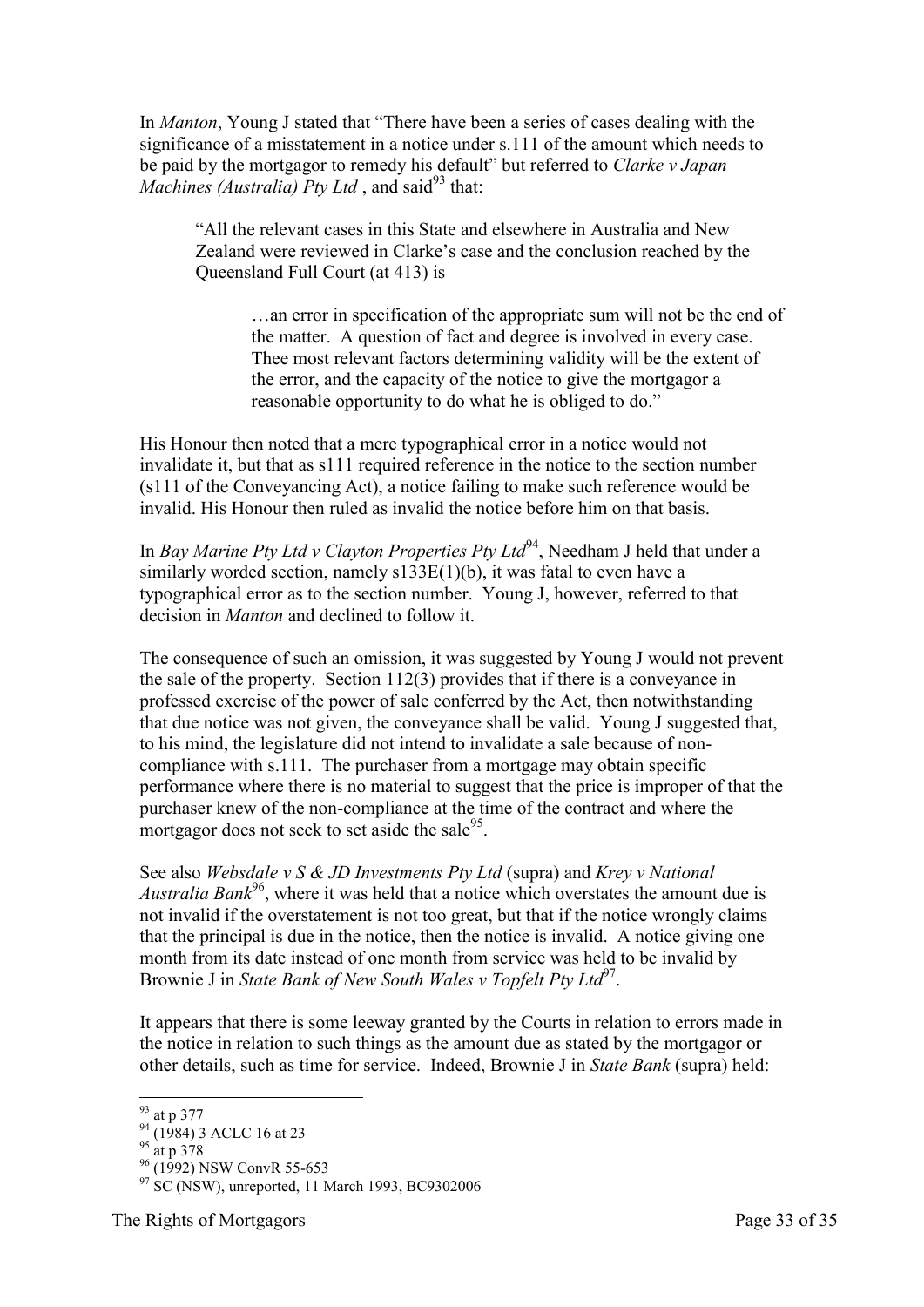"One can find in the books statements to the effect that the words of s57 (and of analogous provisions, such as s111 and s129 of the Conveyancing Act 1919, and of similar provisions in the legislation of other places) are not to be read strictly, but these statements must be read in their contexts, and in the light of the plain legislative objective of giving to mortgagors (or lessees) the opportunity to rectify the relevant breach before the person giving the notice might go on to exercise an extreme remedy…. The notice given by State required Topfelt to pay a specified sum within one month of the date of the notice… but the notice was not served until a few days later, so that it gave Topfelt a shorter period of time than the section permitted, within which Topfelt might remedy its default. It does not seem to me that the decisions going to the validity of a notice claiming an excessive amount, or describing what needs to be done to remedy a default, are precisely to the point involved here, although they shed light on the correct approach."

That approach, His Honour went on to find, was that the shortened amount of time denied the mortgagor the privilege which the legislation gave it, namely a notice giving it a month to obtain and pay over the requisite sum of money. His Honour continued:

"Whether a mortgagor complies with a statutory notice is a matter going to the very existence to the power of sale Carr v Finance Corp of Australia Ltd<sup>98</sup>; so that a notice purporting to diminish the rights of a mortgagor, as distinct from overstating the amount said to be due or describing in imprecise but understandable terms the breach of the obligation on the part of the mortgagor required to be remedied, is a notice which does not give to the mortgagor the opportunity which the statute requires the mortgagee to give the mortgagor; and hence that notice does not enliven the power of sale."

### <span id="page-33-0"></span>**L. The right to a s111 Notice**

S 111 of the Conveyancing Act is of relevance when the mortgage is unregistered, and thus not governed by the provisions of the Real Property Act. Otherwise the principles with respect to such a notice are the same as for the almost identically worded s57 of the Real Property Act.

### <span id="page-33-1"></span>**M. The right to a s92 Notice**

#### <span id="page-33-2"></span>**1. Nature of the notice**

S 92(1) provides as follows:

"Where the mortgagor has made default in payment of the principal sum at the expiry of the term of the mortgage, or of any period for which it has been renewed or extended, and the mortgagee has accepted interest on the said sum for any period (not being less than three months) after default has been so made, then, so long as the mortgagor performs and observes all covenants expressed or implied in the mortgage, other than the covenant for payment of the principal sum, the mortgagee shall not be entitled to take proceedings to

<sup>-</sup><sup>98</sup> (1982) 150 CLR 139 at 151